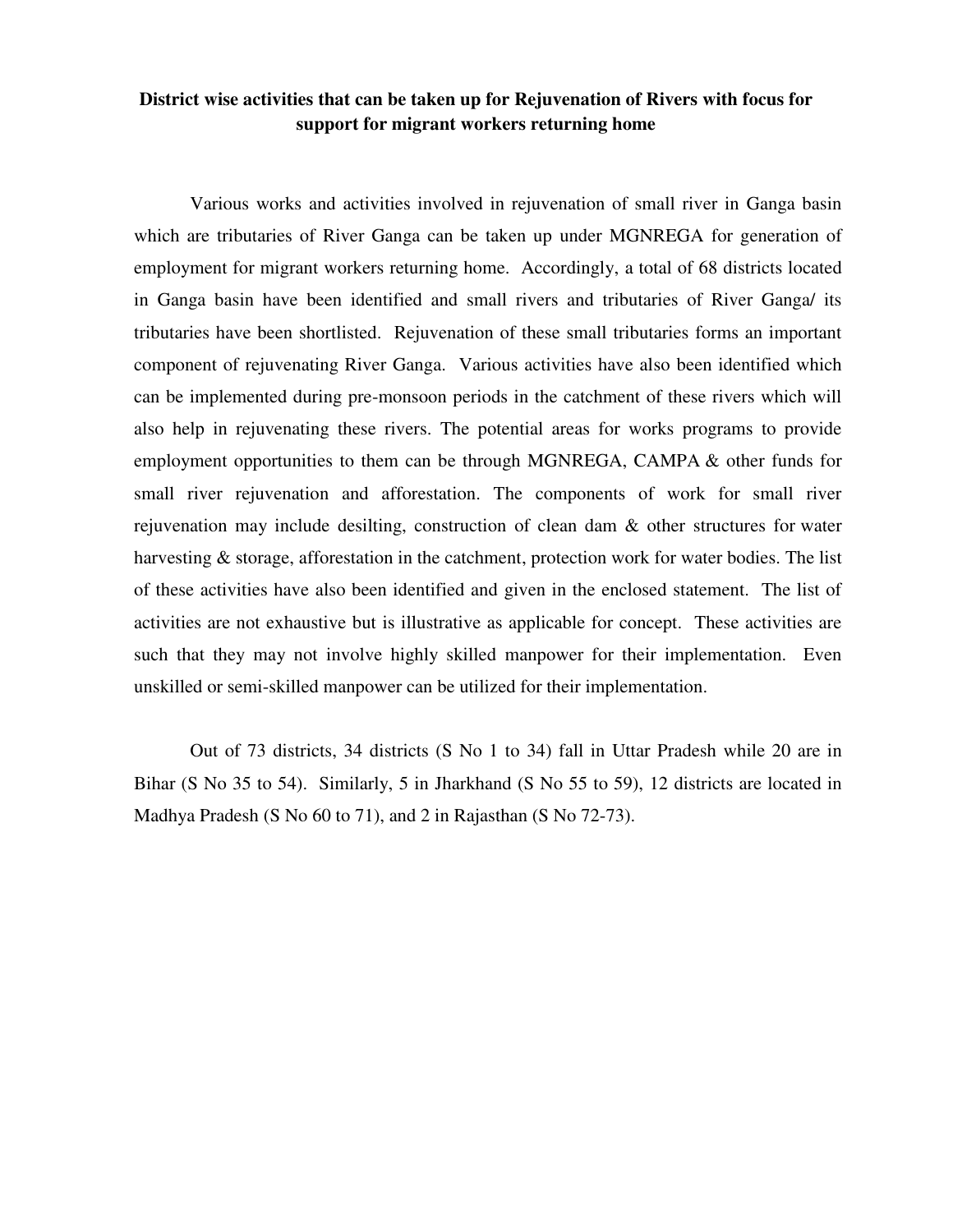|                | <b>S No District</b> | <b>State</b>         | <b>Small River</b>                                                                                                                                                                                                                                                                                                                                  | <b>Details of river</b> | <b>Activity</b>                                                                                                                                                                                                                                               | <b>NMCG works</b>                                                                                                                                                                            | <b>Status of NMCG</b><br>works |
|----------------|----------------------|----------------------|-----------------------------------------------------------------------------------------------------------------------------------------------------------------------------------------------------------------------------------------------------------------------------------------------------------------------------------------------------|-------------------------|---------------------------------------------------------------------------------------------------------------------------------------------------------------------------------------------------------------------------------------------------------------|----------------------------------------------------------------------------------------------------------------------------------------------------------------------------------------------|--------------------------------|
|                | <b>Mirzapur</b>      | <b>Uttar Pradesh</b> | Adh Nadi<br><b>Belan Nadi</b><br><b>Bakhar Nadi</b><br><b>Barhi Nadi</b><br>Kehanjua Nadi<br>Seoti Nadi<br>Pahiri Nadi<br><b>Jirgo Nadi</b>                                                                                                                                                                                                         |                         | Desilting and dredging; Construction of embankments,<br>bunds, Gabion wall, check dams; (Nodal Dept.);<br>Aforestation in priority area (Forest Dept.); Recharge<br>pits in river catchment area (Nodal Dept.); Continuing<br>works in STP sewerage projects. | Interception, Diversion<br>and Treatment Works<br>for abatement of<br>Pollution of River<br>Ganga at Mirzapur<br>Town (under Hybrid<br>annuity based PPP<br>model-Namami Gange<br>Programme) | <b>Under tendering</b>         |
| $\overline{2}$ | Shrawasti            | <b>Uttar Pradesh</b> | Rapti Nadi<br>Kalyani Nadi<br><b>Bhawa Nadi</b><br>Madaura Nadi<br><b>Bhaisahi Nadi</b><br>Sonpathri Nadi<br>Gauriya Nadi<br>Henga Nadi<br>Khurpiwa Nala<br>Pyarghat Nala                                                                                                                                                                           |                         | Desilting and dredging; Construction of embankments,<br>bunds, Gabion wall, check dams; (Nodal Dept.);<br>Aforestation in priority area (Forest Dept.); Recharge<br>pits in river catchment area (Nodal Dept.);                                               |                                                                                                                                                                                              |                                |
| $\mathfrak{Z}$ | Unnao                | <b>Uttar Pradesh</b> | Kalyani Nadi<br>Sai Nadi<br>Loni Nadi<br><b>Behta Nadi</b>                                                                                                                                                                                                                                                                                          |                         | Desilting and dredging; Construction of embankments,<br>bunds, Gabion wall, check dams; (Nodal Dept.);<br>Aforestation in priority area (Forest Dept.); Recharge<br>pits in river catchment area (Nodal Dept.); Continuing<br>works in STP sewerage projects. | Interception, diversion of under progress<br>Drains & Sewage<br>Treatment works at<br>Unnao (under Hybrid<br>annuity based PPP<br>model-Namami Gange<br>Programme)                           |                                |
| 4              | Sonbhadra            | Uttar Pradesh        | Ajir Nadi<br><b>Bakhar Nadi</b><br><b>Belan Nadi</b><br><b>Bijul Nadi</b><br><b>Burani Nadi</b><br>Gotan Nadi<br>Ghaghar Nadi<br>Kanha River<br>Karamnasha River<br>Malia Nadi<br>Pangan Nadi<br>Panda Nadi<br>Son River<br><b>Bair Nala</b><br>Chailapahar Nala<br>Thema Nadi<br>Kajradah Nala<br>Matwani Nala<br>Tippajhariya Nala<br>Jamsot Nala |                         | Desilting and dredging; Construction of embankments,<br>bunds, Gabion wall, check dams; (Nodal Dept.);<br>Aforestation in priority area (Forest Dept.); Recharge<br>pits in river catchment area (Nodal Dept.);                                               |                                                                                                                                                                                              |                                |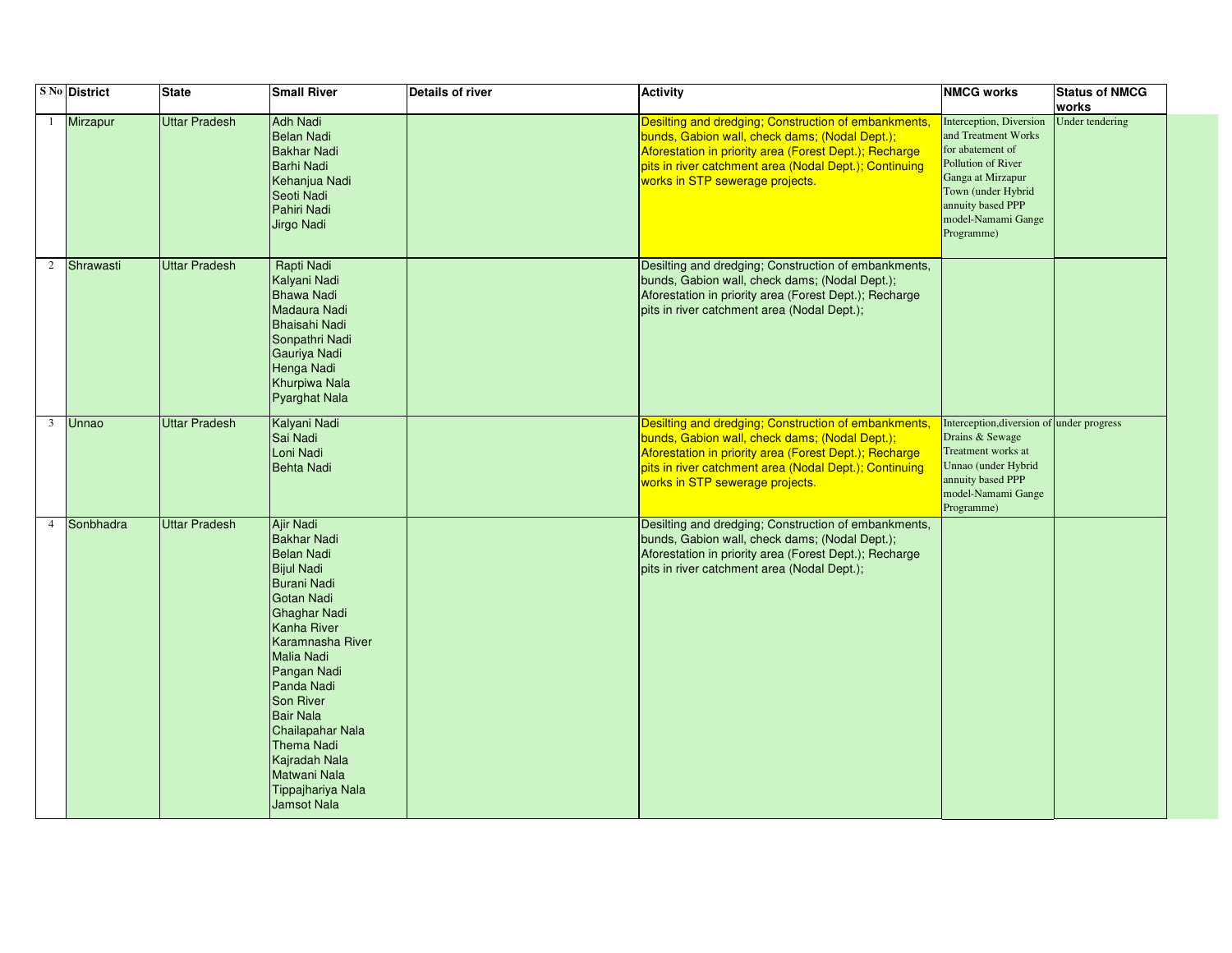| $\overline{5}$  | Fatehpur                      | Uttar Pradesh        | <b>Rind River</b><br><b>Pandu Nadi</b><br>Non River                                                                                  | Desilting and dredging; Construction of embankments,<br>bunds, Gabion wall, check dams; (Nodal Dept.);<br>Aforestation in priority area (Forest Dept.); Recharge<br>pits in river catchment area (Nodal Dept.);                                           |                                                                 |                 |
|-----------------|-------------------------------|----------------------|--------------------------------------------------------------------------------------------------------------------------------------|-----------------------------------------------------------------------------------------------------------------------------------------------------------------------------------------------------------------------------------------------------------|-----------------------------------------------------------------|-----------------|
| 6               | Amethi                        | <b>Uttar Pradesh</b> | <b>Betwa Nadi</b>                                                                                                                    | Desilting and dredging; Construction of embankments,<br>bunds, Gabion wall, check dams; (Nodal Dept.);<br>Aforestation in priority area (Forest Dept.); Recharge<br>pits in river catchment area (Nodal Dept.);                                           |                                                                 |                 |
| $7\phantom{.0}$ | Bulandshahar                  | <b>Uttar Pradesh</b> | Kali,<br>Neem<br><b>Karwan Nadi</b>                                                                                                  | Desilting and dredging; Construction of embankments,<br>bunds, Gabion wall, check dams; (Nodal Dept.);<br>Aforestation in priority area (Forest Dept.); Recharge<br>pits in river catchment area (Nodal Dept.); Continuing<br>works in sewerage projects. | Sewerage scheme at<br>Narora, Bulandshar                        | Completed       |
| 8               | Deoria                        | Uttar Pradesh        | Manu Nala<br>Nakta Nala<br>Khohia Nala<br>Siahi Nala<br>Jharahi Nadi<br>Choti Gandak<br>Rapti River<br>Ghaghara River<br>Khanua Nadi | Desilting and dredging; Construction of embankments,<br>bunds, Gabion wall, check dams; (Nodal Dept.);<br>Aforestation in priority area (Forest Dept.); Recharge<br>pits in river catchment area (Nodal Dept.)                                            |                                                                 |                 |
| 9               | Lakhimpur Kheri Uttar Pradesh |                      | Ghaghara Nadi<br>Nyora River<br>Jauraha Nadi<br>Gomti<br>Kathna<br> L  <br>Suheli<br>Sai<br>Sarayan<br>Chauka<br>Seti                | Desilting and dredging; Construction of embankments,<br>bunds, Gabion wall, check dams; (Nodal Dept.);<br>Aforestation in priority area (Forest Dept.); Recharge<br>pits in river catchment area (Nodal Dept.);                                           |                                                                 |                 |
| 10              | Jalaun                        | Uttar Pradesh        | Pahuj River<br>Mirga Nadi<br>Betwa Nadi<br>Dhasan                                                                                    | Desilting and dredging; Construction of embankments,<br>bunds, Gabion wall, check dams; (Nodal Dept.);<br>Aforestation in priority area (Forest Dept.); Recharge<br>pits in river catchment area (Nodal Dept.);                                           |                                                                 |                 |
| 11              | Rae Bareli                    | Uttar Pradesh        | Sai River<br>Loni River                                                                                                              | Desilting and dredging; Construction of embankments,<br>bunds, Gabion wall, check dams; (Nodal Dept.);<br>Aforestation in priority area (Forest Dept.); Recharge<br>pits in river catchment area (Nodal Dept.); Continuing<br>works in sewerage projects. | Interception &<br>Diversion works and<br><b>STP</b> at Bareilly | under tendering |
| 12              | Pratapgarh                    | Uttar Pradesh        | Sai River,<br>Bakinbi Nadi<br>Bakulahi River, Bakulahi<br>Lake, Benti Lake                                                           | Desilting and dredging; Construction of embankments,<br>bunds, Gabion wall, check dams; (Nodal Dept.);<br>Aforestation in priority area (Forest Dept.); Recharge<br>pits in river catchment area (Nodal Dept.)                                            |                                                                 |                 |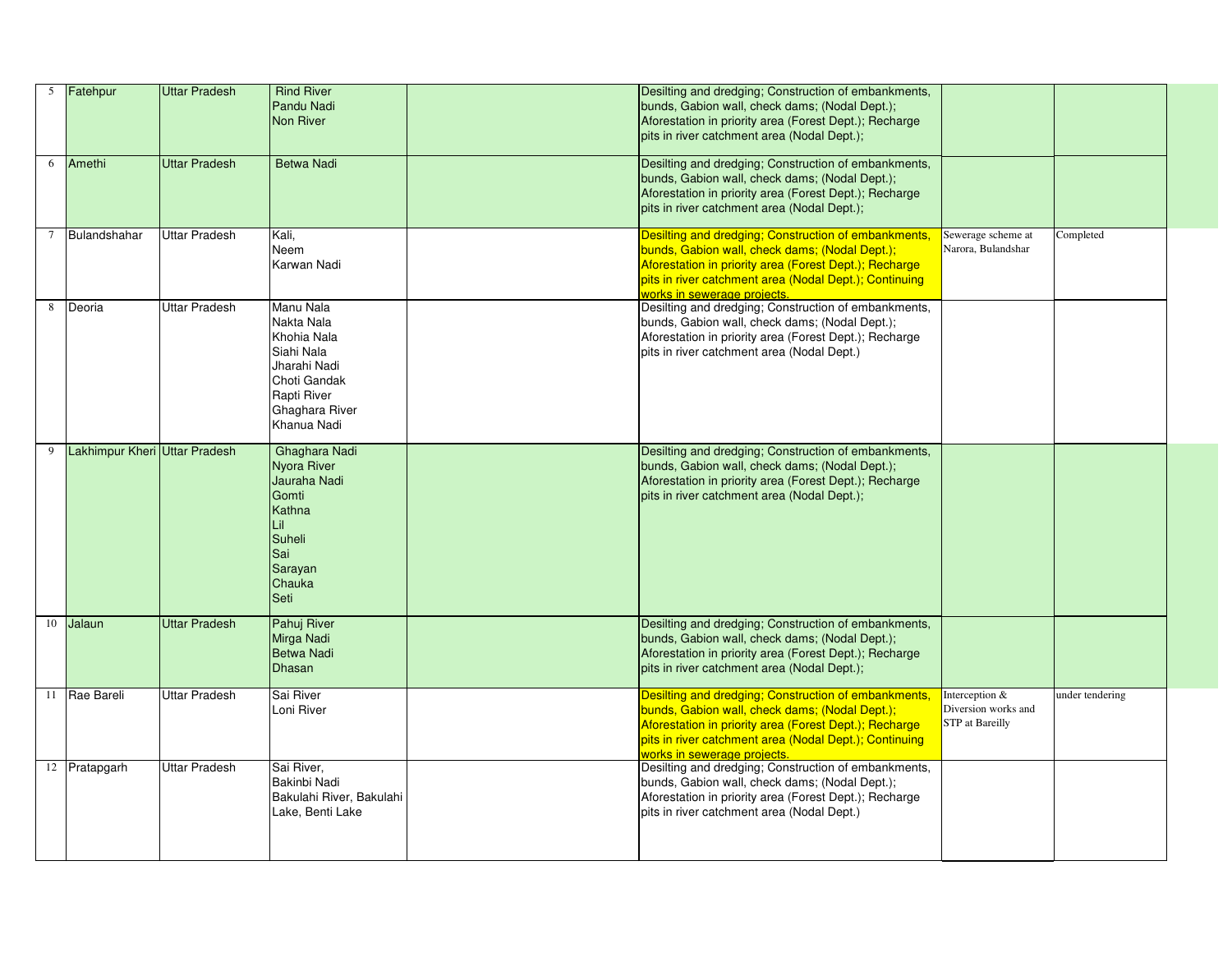| 13 Ballia        | <b>Uttar Pradesh</b> | Ghaghara Nadi<br>Sarju Nadi<br>Mangal Nadi<br>Bhagar Nadi<br>Daha/ Sandi Nadi<br>Katahal Nala - Surha<br>Tal,<br>Lakda Nadi                                                                                                                                                                               | Desilting and dredging; Construction of embankments,<br>bunds, Gabion wall, check dams; (Nodal Dept.);<br>Aforestation in priority area (Forest Dept.); Recharge<br>pits in river catchment area (Nodal Dept.);                                           |                                                                                                                                               |                 |
|------------------|----------------------|-----------------------------------------------------------------------------------------------------------------------------------------------------------------------------------------------------------------------------------------------------------------------------------------------------------|-----------------------------------------------------------------------------------------------------------------------------------------------------------------------------------------------------------------------------------------------------------|-----------------------------------------------------------------------------------------------------------------------------------------------|-----------------|
| 14 Gorakhpur     | Uttar Pradesh        | Rohini River,<br>Rapti River<br>Aami River, Kuwano<br>River, Banganga River,<br>Ghaghara River<br>Mahesra Lake, Bakhira<br>Taal, Ramgarh Taal,<br>Piparaicha Tal, Sarua<br>Lake, Berra Taal, Kali<br>River<br>Khurna Nala<br>Tara Nala<br>Kurwa Nala<br><b>Bathwa Nala</b><br>Sonwan Nala<br>Taraina Nala | Desilting and dredging; Construction of embankments,<br>bunds, Gabion wall, check dams; (Nodal Dept.);<br>Aforestation in priority area (Forest Dept.); Recharge<br>pits in river catchment area (Nodal Dept.)                                            |                                                                                                                                               |                 |
| 15 $\vert$ Banda | <b>Uttar Pradesh</b> | Ken River<br><b>Kail River</b><br>Suraha Nadi<br>Nimni Nadi<br>Ranj River<br>Chandrawal Nadi<br><b>Baghain River</b><br>Banganga Nadi<br>Kusiyar Nadi<br>Jhuri Nadi<br>Anjan Nadi<br><b>Patharal Nala</b><br>Barwa Nala<br><b>Madrar Nala</b><br>Barar Nala                                               | Desilting and dredging; Construction of embankments,<br>bunds, Gabion wall, check dams; (Nodal Dept.);<br>Aforestation in priority area (Forest Dept.); Recharge<br>pits in river catchment area (Nodal Dept.);                                           |                                                                                                                                               |                 |
| 16 Ghazipur      | Uttar Pradesh        | Beso River, Mangal<br>River, Gangi River<br>Karamnasa River<br><b>Gomti River</b><br>Dhansoi Nadi<br><b>Tons Nadi</b>                                                                                                                                                                                     | Desilting and dredging; Construction of embankments,<br>bunds, Gabion wall, check dams; (Nodal Dept.);<br>Aforestation in priority area (Forest Dept.); Recharge<br>pits in river catchment area (Nodal Dept.); Continuing<br>works in sewerage projects. | Sewerage, Sewage<br>Treatment & Disposal<br>works in Ghazipur City<br>(under Hybrid annuity<br>based PPP model-<br>Namami Gange<br>Programme) | under tendering |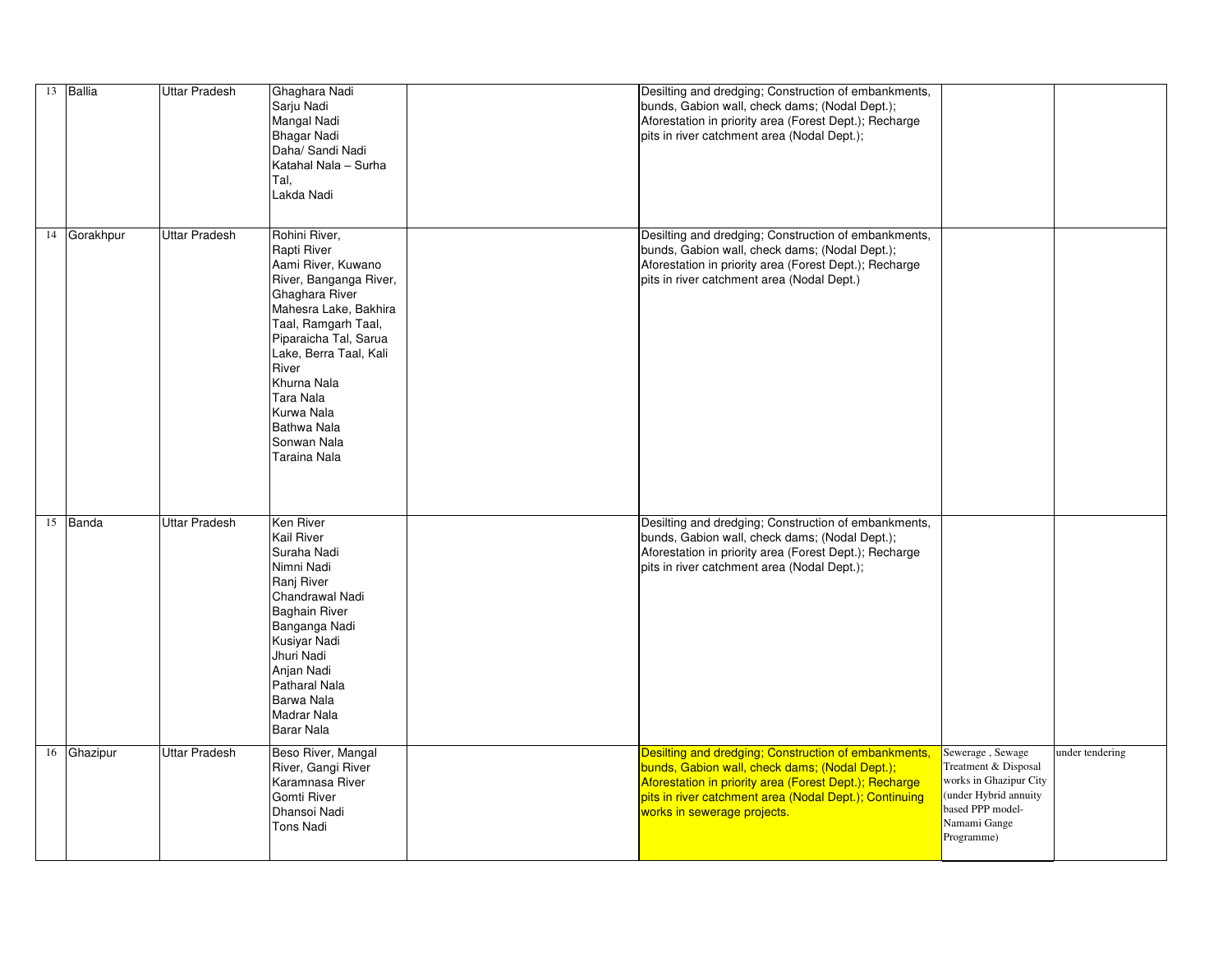| 17   Varanasi | <b>Uttar Pradesh</b> | Varuna,<br>Assi<br>Jargo Nadi                                                                                                                                                               | JICA assisted Ganga<br>Desilting and dredging; Construction of embankments,<br>Action Plan Phase-II<br>bunds, Gabion wall, check dams; (Nodal Dept.);<br>Project at Varanasi<br>Aforestation in priority area (Forest Dept.); Recharge<br>$(EAP - JICA)$<br>pits in river catchment area (Nodal Dept.); Continuing<br>Construction of 140<br>works in STP sewerage projects.<br>MLD STP at Dinapur,<br>Construction of<br>interceptor sewers,<br>relieving trunk sewer &<br>rising mains and<br>rehabilation of old trunk<br>sewer                                                                                                                                                                                                                                                                  | Completed; rehabilation<br>of old trunk sewer under<br>progress |
|---------------|----------------------|---------------------------------------------------------------------------------------------------------------------------------------------------------------------------------------------|-----------------------------------------------------------------------------------------------------------------------------------------------------------------------------------------------------------------------------------------------------------------------------------------------------------------------------------------------------------------------------------------------------------------------------------------------------------------------------------------------------------------------------------------------------------------------------------------------------------------------------------------------------------------------------------------------------------------------------------------------------------------------------------------------------|-----------------------------------------------------------------|
| 18 Prayagraj  | <b>Uttar Pradesh</b> | Mcferson Lake<br>Sasur Khaderi River<br>Loni Nadi<br>Sokar Nadi<br><b>Tons River</b><br>Naina Nadi<br>Belan Nadi<br>Seoti Nadi<br>Gorma Nadi                                                | Desilting and dredging; Construction of embankments,<br>Interception, Diversion<br>and Treatment Works<br>bunds, Gabion wall, check dams; (Nodal Dept.);<br>for Naini (District G)<br>Aforestation in priority area (Forest Dept.); Recharge<br>Phaphamau (District F)<br>pits in river catchment area (Nodal Dept.); Continuing<br>and Jhunsi Area District<br>works in sewerage projects.<br>: Allahabad (under<br>Hybrid annuity based<br>PPP model-Namami<br>Gange Programme) STP-<br>42 MLD Naini, 16 MLD<br>Jhusi and 14 MLD<br>Phahphamau;<br>Rehabilitation and<br>Operation $\&$<br>Maintenance of existing<br><b>Sewage Treatment</b><br>Infrastrcture at<br>Allahabad (under<br>Hybrid annuity based<br>PPP model-Namami<br>Gange Programme)-<br>Rehabilitation of Naini<br>SPT (80 MLD) | under progress                                                  |
| 19 Kushinagar | <b>Uttar Pradesh</b> | <b>Manor Nadi</b><br>Gandak Nadi<br>Harha Nadi<br>Choti Gandak<br>Khanua Nadi<br>Siahi Nadi<br>Jharahi Nadi<br><b>Bansi Nadi</b><br>Saran Canal<br>Khekhra Nala<br>Hirni Nala<br>Banri Nala | Desilting and dredging; Construction of embankments,<br>bunds, Gabion wall, check dams; (Nodal Dept.);<br>Aforestation in priority area (Forest Dept.); Recharge<br>pits in river catchment area (Nodal Dept.);                                                                                                                                                                                                                                                                                                                                                                                                                                                                                                                                                                                     |                                                                 |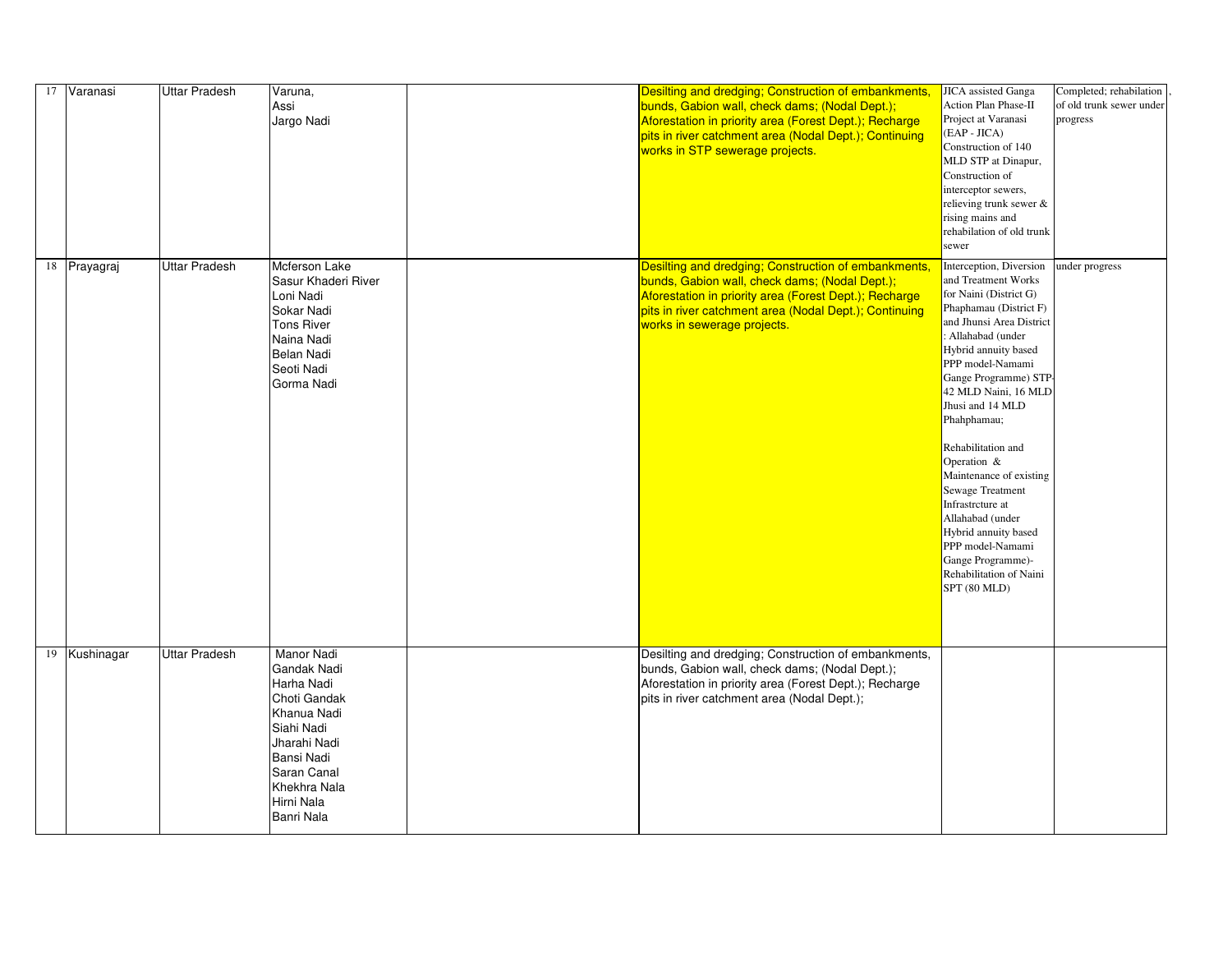|    | 20 Ayodha | <b>Uttar Pradesh</b> | Ghaghara Nadi     |                                               | Desilting and dredging; Construction of embankments,   |                                |                |  |
|----|-----------|----------------------|-------------------|-----------------------------------------------|--------------------------------------------------------|--------------------------------|----------------|--|
|    |           |                      | <b>Terhi Nadi</b> |                                               | bunds, Gabion wall, check dams; (Nodal Dept.);         |                                |                |  |
|    |           |                      | <b>Betwa Nadi</b> |                                               | Aforestation in priority area (Forest Dept.); Recharge |                                |                |  |
|    |           |                      | Majhoi Nadi       |                                               | pits in river catchment area (Nodal Dept.);            |                                |                |  |
| 21 | Sitapur   | <b>Uttar Pradesh</b> | Gomti             | <b>River Gomti makes the boundary from</b>    | Desilting and dredging; Construction of embankments,   |                                |                |  |
|    |           |                      | Kathana           | west to south of Sitapur & Hardoi. In the     | bunds, Gabion wall, check dams; (Nodal Dept.);         |                                |                |  |
|    |           |                      | Sarayan           | east, river Ghagra separates district         | Aforestation in priority area (Forest Dept.); Recharge |                                |                |  |
|    |           |                      | Kalyani           | Bahraich from Sitapur. Main Rivers of this    | pits in river catchment area (Nodal Dept.);            |                                |                |  |
|    |           |                      | <b>Bakwa</b>      | district are Gomti, Chowka,                   |                                                        |                                |                |  |
|    |           |                      | Chauka            | Ghagra, Sharda & they have tributaries        |                                                        |                                |                |  |
|    |           |                      | Pirai             | Sarain, Pirai, Gond, Godia, Kevani, Gadia,    |                                                        |                                |                |  |
|    |           |                      | Gond              | Ikharia. Gomti is the most important          |                                                        |                                |                |  |
|    |           |                      | Godia             | tributary flows in the eastern part of the    |                                                        |                                |                |  |
|    |           |                      | Kevani            | district. Kathna or kathna is a small river   |                                                        |                                |                |  |
|    |           |                      | Gadia             | that joins the left bank of the Gomti River   |                                                        |                                |                |  |
|    |           |                      | <b>Ikharia</b>    | near Dadhnamau village in Sitapur             |                                                        |                                |                |  |
|    |           |                      | Ghaghra           | District, Uttar Pradesh, Sarayan is small     |                                                        |                                |                |  |
|    |           |                      | Sharda            | tributary of Gomti river which flows          |                                                        |                                |                |  |
|    |           |                      |                   | through Lakhimpur and Sitapur district of     |                                                        |                                |                |  |
|    |           |                      |                   | Uttar Pradesh. The area is characterised      |                                                        |                                |                |  |
|    |           |                      |                   | by ravines. These occur along Gomti river     |                                                        |                                |                |  |
|    |           |                      |                   |                                               |                                                        |                                |                |  |
| 22 | Sultanpur | <b>Jttar Pradesh</b> | Gomti             | The principal river is the Gomti River,       | Desilting and dredging; Construction of embankments,   | Interception &                 | under progress |  |
|    |           |                      | Kandu,            | which passes through the centre of the        | bunds, Gabion wall, check dams; (Nodal Dept.);         | Diversion with STP at          |                |  |
|    |           |                      | Pili,             | district. Minor streams are the Kandu, Pili,  | Aforestation in priority area (Forest Dept.); Recharge | <b>Sultanpur</b> (Construction |                |  |
|    |           |                      | • Tengha          | Tengha and Nandhia; their channels form       | pits in river catchment area (Nodal Dept.);            | of New 7 mld $&$               |                |  |
|    |           |                      | Nandhia           | the outlet for the superfluous water of the   |                                                        | <b>Upgradation of existing</b> |                |  |
|    |           |                      | Mangar            | jhils, draining into the Sai. Source of Pili  |                                                        | 5 mld to10 mld)                |                |  |
|    |           |                      | Majhoi            | River is through Pargana Chand lakes in       |                                                        | Sanction Cost: Rs.70.18        |                |  |
|    |           |                      | Kadhi Nala        | Sultanpur. Mangar river has two branches      |                                                        | Crores                         |                |  |
|    |           |                      | Chamraura nala    | originating from large swamps to south of     |                                                        |                                |                |  |
|    |           |                      |                   | Dostpur in Sultanpur District. Gomti river    |                                                        |                                |                |  |
|    |           |                      |                   | flows through the district from north-west    |                                                        |                                |                |  |
|    |           |                      |                   | to south-east. Kadhi                          |                                                        |                                |                |  |
|    |           |                      |                   | Nala, a tributary of Gomti river and          |                                                        |                                |                |  |
|    |           |                      |                   | Chamraura Nala a tributary of Sai river       |                                                        |                                |                |  |
|    |           |                      |                   | drain the south-western part of the district. |                                                        |                                |                |  |
|    |           |                      |                   |                                               |                                                        |                                |                |  |
|    |           |                      |                   |                                               |                                                        |                                |                |  |
|    |           |                      |                   |                                               |                                                        |                                |                |  |
|    |           |                      |                   |                                               |                                                        |                                |                |  |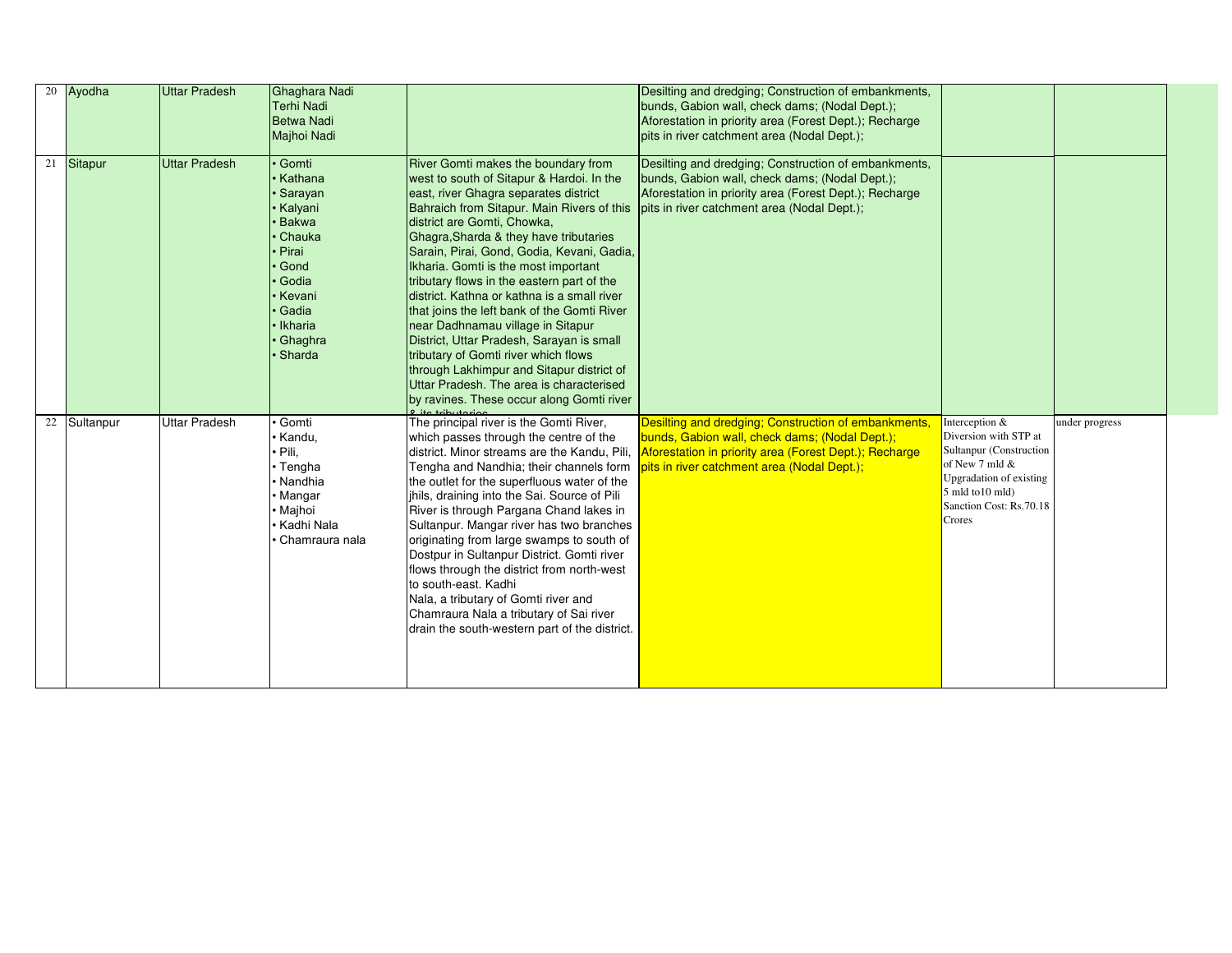| 23 | Ambedkar<br>Nagar | <b>Uttar Pradesh</b> | <b>Ghaghra Saryu</b><br>• Tamsa (Tons)<br>Marha Nala<br><b>Lake Devhat</b><br>Rajesultanpur lakes<br><b>Hanswar Lakes</b><br>Lake Darvan | Sarayu River is the main river, located at<br>the northern boundary of the district. The<br>the River Tons (Tamasa). Together, the<br>Marha Nala and Tons river (after junction)<br>divide the district into almost equal halves.<br>LAKES: - Irrigation in the Baskhari block is<br>also from Lake Devhat and the<br>Rajesultanpur Lakes. Lake Darvan<br>provides water in the Katehari block.<br>Hanswar lake is the largest lake in<br>Ambedkarnagar.                                                                                                                                                                                                                                                                                                                         | Desilting and dredging; Construction of embankments,<br>bunds, Gabion wall, check dams; (Nodal Dept.);<br>city of Akbarpur is situated on the banks of Aforestation in priority area (Forest Dept.); Recharge<br>pits in river catchment area (Nodal Dept.); |                                                                                                         |                |  |
|----|-------------------|----------------------|------------------------------------------------------------------------------------------------------------------------------------------|----------------------------------------------------------------------------------------------------------------------------------------------------------------------------------------------------------------------------------------------------------------------------------------------------------------------------------------------------------------------------------------------------------------------------------------------------------------------------------------------------------------------------------------------------------------------------------------------------------------------------------------------------------------------------------------------------------------------------------------------------------------------------------|--------------------------------------------------------------------------------------------------------------------------------------------------------------------------------------------------------------------------------------------------------------|---------------------------------------------------------------------------------------------------------|----------------|--|
| 24 | Hardoi            | <b>Uttar Pradesh</b> | Sai<br><b>Kali nadi</b><br>Gomti<br><b>Behta</b>                                                                                         | Behta, a small perennial stream rising in<br>Hardoi is chief tributary of Gomti.                                                                                                                                                                                                                                                                                                                                                                                                                                                                                                                                                                                                                                                                                                 | Desilting and dredging; Construction of embankments,<br>bunds, Gabion wall, check dams; (Nodal Dept.);<br>Aforestation in priority area (Forest Dept.); Recharge<br>pits in river catchment area (Nodal Dept.);                                              |                                                                                                         |                |  |
| 25 | Jaunpur           | <b>Uttar Pradesh</b> | Gomti,<br>Sai<br>Varuna<br>Pili<br><b>Barna</b><br><b>Bisuhi</b><br>Arsi ›<br>Ghursar<br>Mangar<br>Gangi                                 | District drained by perennial streams of<br>Gomti and Sai. Gomati is main river<br>followed by Sai, Barn and Bisuhi. Bisuhi<br>river lies entirely in the district. Tributaries<br>of Bisuhi include Barwa, Arsi (origin in<br>lakes around Katabit), Ghursar (origin in<br>lakes of Hasanpur, and Jamua). Origins of<br>Gangi in lakes near Ara in Pargana Haveli<br>(shares stretch with Azamgarh district).<br>Mangar river shares stretch with Sultanpur<br>and Azamgarh districts.<br>LAKES:- Chief Lakes are Qamarpur,<br>Ramnagar, Zavain, Gujar, in Shahganj<br>tehsil and Saida tal at Khuthan, Mankapur,<br>Hasanpur, Jamua Jaurailla and Duhawal<br>Itals are notable. In Machchalishahar tehsil,<br>numerous sumps and lakes are<br>extensively used for irrigation. | Desilting and dredging; Construction of embankments,<br>bunds, Gabion wall, check dams; (Nodal Dept.);<br>Aforestation in priority area (Forest Dept.); Recharge<br>pits in river catchment area (Nodal Dept.);                                              | Interception $&$<br>Diversion works and 30<br>MLD STP at Jaunpur<br>Sanction Cost: Rs.<br>206.05 Crores | under progress |  |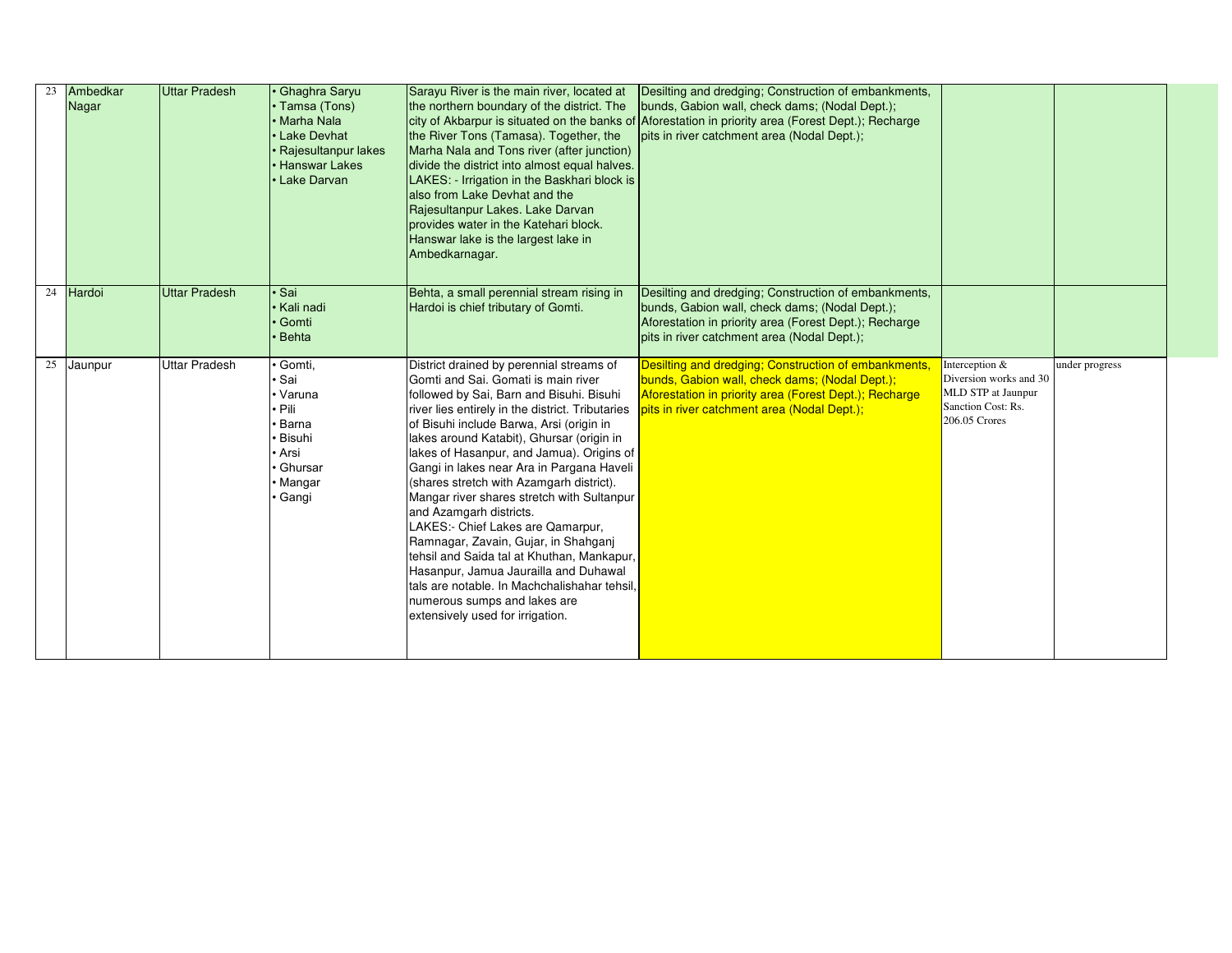| 26 Azamgarh   | Uttar Pradesh        | Choti Saryu<br>• Mangar<br>∙ Gangi<br>∙ Kunwar<br>• Ungri<br>• Majhoi<br>• Tons (tamsa)<br>• Mangai<br>• Ashrafpur River<br>Noni river<br><b>Beso River</b><br>Dona river | Among the minor channels which traverse<br>the district is river Tons (Tamasa), into<br>which the Chhoti Saryu flows. It is joined<br>by a small tributary called the Majhoi on<br>the borders of pargana Nizamabad. The<br>stream of the Tons is perennial but during<br>the dry months of the year only a sluggish<br>current of water flows in the bottom of its<br>bed.<br>LAKES:- In the southern tract, lakes are<br>Kotail, Jamuawan, Gumadih, Kumbh,<br>Pukh, Asaune and the largest of all the<br>Gambhiran. In the northern section of the<br>district, lakes are Koila, Kasila-Gasila,<br>Kaili, Duhia Birna, Ara Telhnan and<br>Manchhil. The Salona Tal in Sagari tehsil<br>is estimated to be over 3660 metres long<br>by about 2750 metres broad, its depth<br>being some 6 metres. The Pakri-Pewa Tal<br>in Ghosi tehsil is 9.6 km. long and 3.2 km. | Desilting and dredging; Construction of embankments,<br>bunds, Gabion wall, check dams; (Nodal Dept.);<br>Aforestation in priority area (Forest Dept.); Recharge<br>pits in river catchment area (Nodal Dept.) |  |  |
|---------------|----------------------|---------------------------------------------------------------------------------------------------------------------------------------------------------------------------|----------------------------------------------------------------------------------------------------------------------------------------------------------------------------------------------------------------------------------------------------------------------------------------------------------------------------------------------------------------------------------------------------------------------------------------------------------------------------------------------------------------------------------------------------------------------------------------------------------------------------------------------------------------------------------------------------------------------------------------------------------------------------------------------------------------------------------------------------------------------|----------------------------------------------------------------------------------------------------------------------------------------------------------------------------------------------------------------|--|--|
| 27 Saharanpur | <b>Uttar Pradesh</b> | • Yamuna<br><b>Budhi nala</b><br>Katha river<br>• Kali nadi<br>• Krishni River<br><b>Dhamola</b><br>• Paondhoi<br>• Ganda Nala                                            | broad while the Narya Tal in<br>Muhammadabad tahsil and the Ratoi Tal<br>in Ghosi tahsil cover each some 2023<br>hectares.<br>River Paondhoi, originally, was an<br>important source of drinking water for the<br>city. In its heyday, the water of the river<br>ran ankle deep, just enough to wash one's pits in river catchment area (Nodal Dept.);<br>feet.<br>The river empties into the Dhamola, a<br>tributary of the Hindon.                                                                                                                                                                                                                                                                                                                                                                                                                                 | Desilting and dredging; Construction of embankments,<br>bunds, Gabion wall, check dams; (Nodal Dept.);<br>Aforestation in priority area (Forest Dept.); Recharge                                               |  |  |
|               |                      | • Imlia nala<br>• Hindon<br>• Nagdev<br>• Naogaon nadi<br>• Gocher Khala<br>• Pur ka Tanda                                                                                |                                                                                                                                                                                                                                                                                                                                                                                                                                                                                                                                                                                                                                                                                                                                                                                                                                                                      |                                                                                                                                                                                                                |  |  |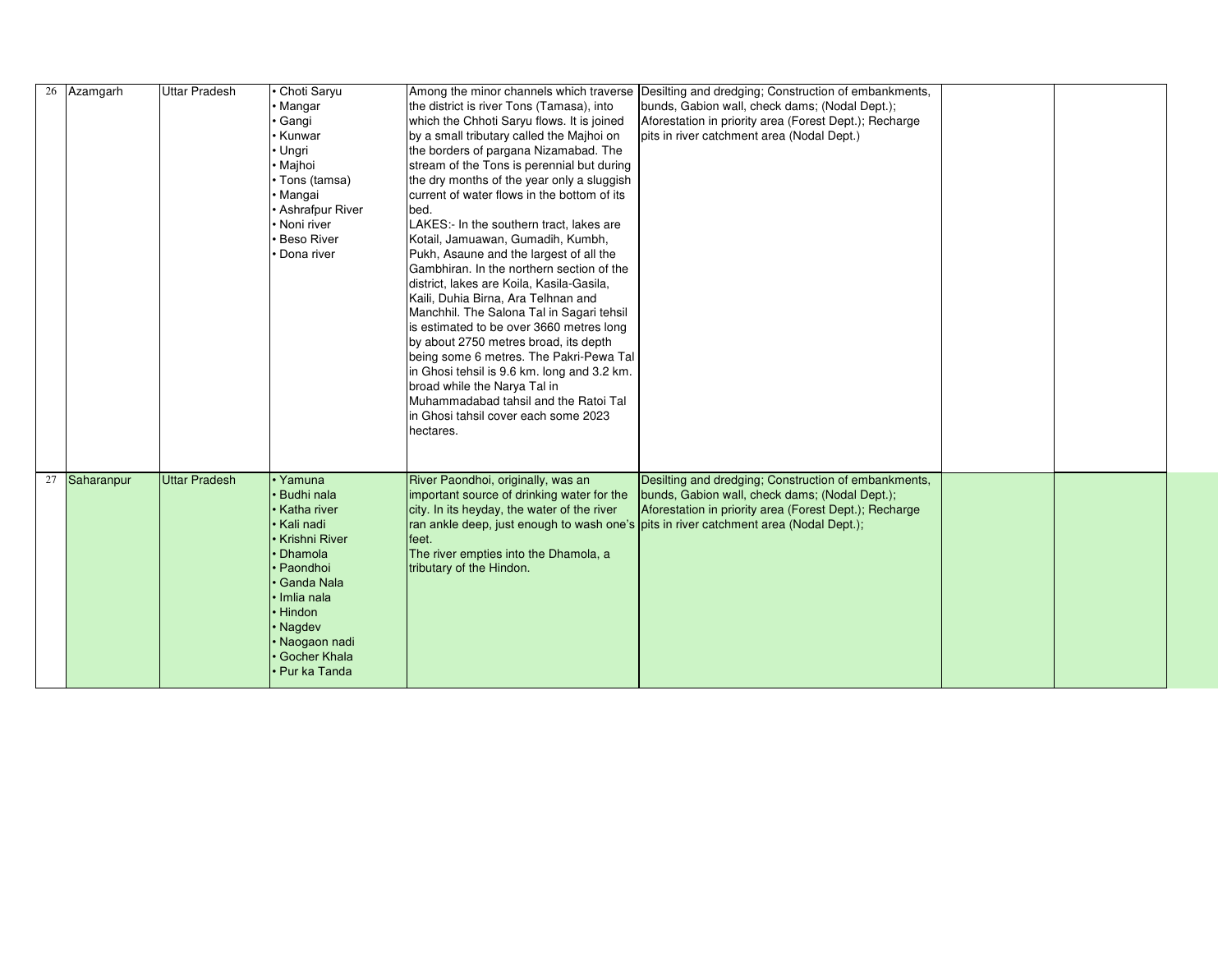| 28 | Sant Kabir   | <b>Uttar Pradesh</b> | Ghaghra             | The district has two main river systems                    | Desilting and dredging; Construction of embankments,                                    |  |  |
|----|--------------|----------------------|---------------------|------------------------------------------------------------|-----------------------------------------------------------------------------------------|--|--|
|    | Nagar        |                      | √ Kuwano            |                                                            | namely, the Ghaghra and Rapti. The other bunds, Gabion wall, check dams; (Nodal Dept.); |  |  |
|    |              |                      | <sup>,</sup> Rawai  | streams of the district are the Kuwana, its                | Aforestation in priority area (Forest Dept.); Recharge                                  |  |  |
|    |              |                      | <b>Manwar</b>       | tributaries are, the Rawai, The Manwar                     | pits in river catchment area (Nodal Dept.);                                             |  |  |
|    |              |                      | √ Kathinayya        | and the Katnehia, and the Ami is a                         |                                                                                         |  |  |
|    |              |                      | ∤ Rapti             | tributary of Rapti. Mahua River joins with                 |                                                                                         |  |  |
|    |              |                      | Aami                | Aami river. Kuwano river shares its                        |                                                                                         |  |  |
|    |              |                      | <b>Mahua river</b>  | stretch with Gonda district. Manwar River                  |                                                                                         |  |  |
|    |              |                      |                     | rises from Gonda district.                                 |                                                                                         |  |  |
|    |              |                      |                     | LAKES: - The largest is the Bakhira or                     |                                                                                         |  |  |
|    |              |                      |                     | Badhanchh Tal, sometimes calles the Moti                   |                                                                                         |  |  |
|    |              |                      |                     | Jhil, which lies on the eastern borders of                 |                                                                                         |  |  |
|    |              |                      |                     | the district. This lake though seldom more                 |                                                                                         |  |  |
|    |              |                      |                     | than two metres in depth, covers a very                    |                                                                                         |  |  |
|    |              |                      |                     | large area of about 8 km. long and 3 km.                   |                                                                                         |  |  |
|    |              |                      |                     | broad. The water in the lake is largely                    |                                                                                         |  |  |
|    |              |                      |                     | derived from the overflow from Rapti.                      |                                                                                         |  |  |
|    |              |                      |                     |                                                            |                                                                                         |  |  |
|    | 29 Balrampur | <b>Uttar Pradesh</b> | Rapti               | There are large number of ephemeral                        | Desilting and dredging; Construction of embankments,                                    |  |  |
|    |              |                      | <b>Burhi Rapti</b>  | (Dhobania, Kharjhar, Bhambhar etc.) and                    | bunds, Gabion wall, check dams; (Nodal Dept.);                                          |  |  |
|    |              |                      | <b>Kuwano</b>       | few perennial nalas, in the northern part,                 | Aforestation in priority area (Forest Dept.); Recharge                                  |  |  |
|    |              |                      | Aami river          | flow southwards into the Rapti River.                      | pits in river catchment area (Nodal Dept.);                                             |  |  |
|    |              |                      | ∙ Keonaiya river    | South of the Rapti River, there are two                    |                                                                                         |  |  |
|    |              |                      | <b>Suwana</b>       | other tributaries (Suwawan and Kuwana)                     |                                                                                         |  |  |
|    |              |                      | <b>Dhobania</b>     | which run almost parallel to Rapti before                  |                                                                                         |  |  |
|    |              |                      | <b>Kharjhar</b>     | their confluence in the adjacent Basti                     |                                                                                         |  |  |
|    |              |                      | Bhambhar            | District.                                                  |                                                                                         |  |  |
|    |              |                      | <b>Kamehia nala</b> |                                                            |                                                                                         |  |  |
|    |              |                      | <b>Barao</b> nadi   |                                                            |                                                                                         |  |  |
|    |              |                      |                     |                                                            |                                                                                         |  |  |
| 30 | Basti        | <b>Uttar Pradesh</b> | Ghaghra             | The river Ami is flowing on the north                      | Desilting and dredging; Construction of embankments,                                    |  |  |
|    |              |                      | <sup>,</sup> Rapti  | eastern border. The Garia river is                         | bunds, Gabion wall, check dams; (Nodal Dept.);                                          |  |  |
|    |              |                      | Kuwano              | regularised the eastern border of the                      | Aforestation in priority area (Forest Dept.); Recharge                                  |  |  |
|    |              |                      | <b>Suwana</b>       | district, at some distance. In the middle                  | pits in river catchment area (Nodal Dept.);                                             |  |  |
|    |              |                      | ∙ Ami               | and southern part of the district, the river               |                                                                                         |  |  |
|    |              |                      | Garia               | Kuwana and Ghaghara are the main                           |                                                                                         |  |  |
|    |              |                      | ∙ Manwan            | rivers. The river Manwan is flowing                        |                                                                                         |  |  |
|    |              |                      | • Terhi             | through tahsil Harraiya, Basti in northwest                |                                                                                         |  |  |
|    |              |                      |                     | to southeast direction. The river Ami, in                  |                                                                                         |  |  |
|    |              |                      |                     | the north, has been divided, the                           |                                                                                         |  |  |
|    |              |                      |                     | boundaries of district Basti & Siddharth                   |                                                                                         |  |  |
|    |              |                      |                     | Nagar and in the east, the river Garia                     |                                                                                         |  |  |
|    |              |                      |                     | makes the boundry line of district Sant                    |                                                                                         |  |  |
|    |              |                      |                     | Kabir Nagar and flows in tahsil Basti in<br>aast direction |                                                                                         |  |  |
|    |              |                      |                     |                                                            |                                                                                         |  |  |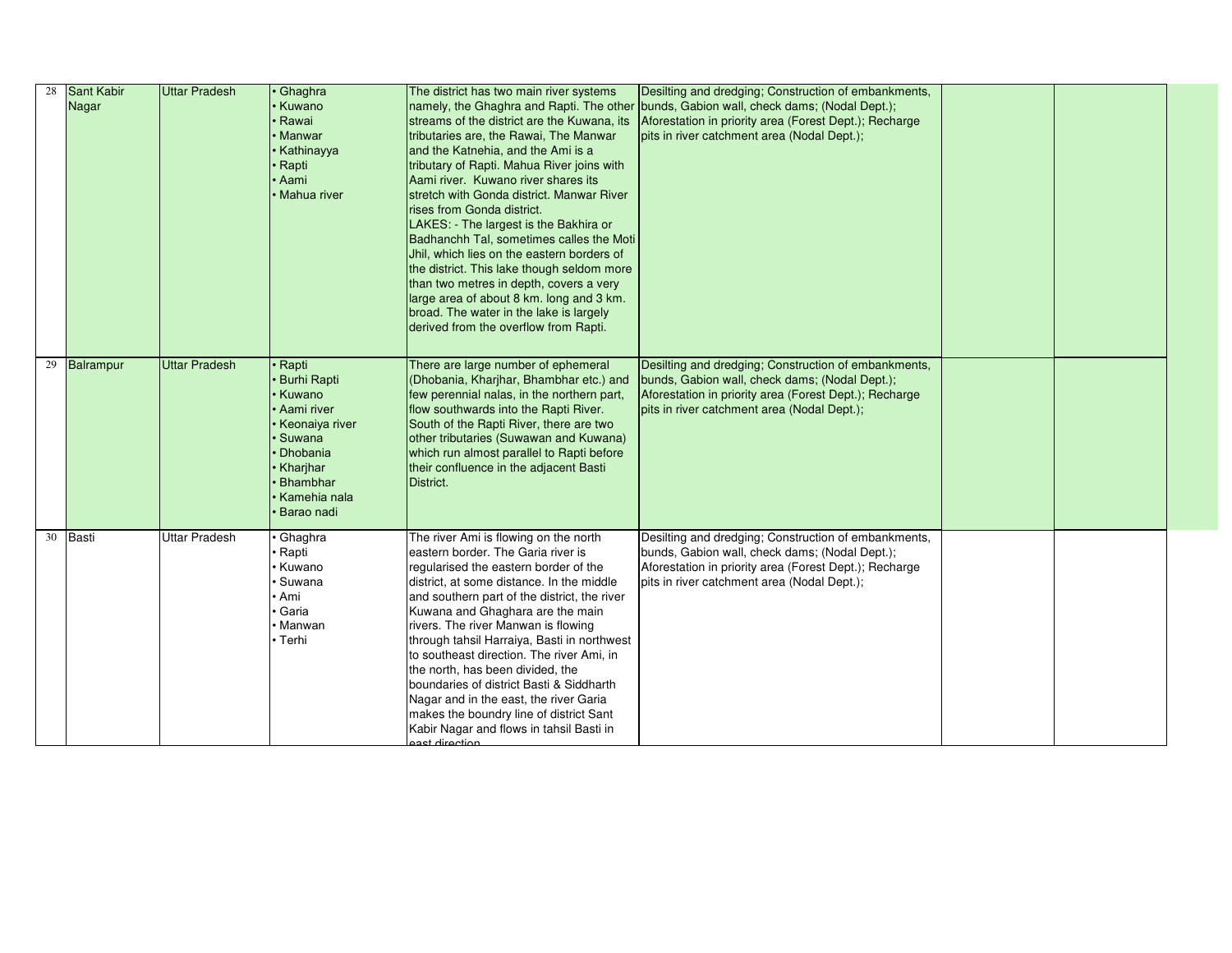| 31 Gonda       | <b>Uttar Pradesh</b> | Ghaghra<br>Saryu<br>Manwar<br>Kuwano<br><b>Bisuha</b><br>Chandai<br>• Terhi<br>Ghaghra<br>Saryu<br>Girwa                                                                                                                                                                                | The rivers Saryu and Ghaghra pass<br>through the district. The Kuwano river<br>flows along the northern border, with the<br>Bisuha, a small stream of a similar<br>character. The Manwar, Chandai and<br>Terhi rivers are little more than streams.<br>Ghaghara is the main river flowing through<br>the district. Saryu is the second most<br>important river, rising in the district, and<br>joining the Ghaghara in Bahraich. | Desilting and dredging; Construction of embankments,<br>bunds, Gabion wall, check dams; (Nodal Dept.);<br>Aforestation in priority area (Forest Dept.); Recharge<br>pits in river catchment area (Nodal Dept.)                                             |  |  |
|----------------|----------------------|-----------------------------------------------------------------------------------------------------------------------------------------------------------------------------------------------------------------------------------------------------------------------------------------|----------------------------------------------------------------------------------------------------------------------------------------------------------------------------------------------------------------------------------------------------------------------------------------------------------------------------------------------------------------------------------------------------------------------------------|------------------------------------------------------------------------------------------------------------------------------------------------------------------------------------------------------------------------------------------------------------|--|--|
|                |                      | Kauriala                                                                                                                                                                                                                                                                                | LAKES:- There are several important<br>lakes in the district, including the Banki,<br>Kodar, Aranga, and Parwati & Pathri.                                                                                                                                                                                                                                                                                                       |                                                                                                                                                                                                                                                            |  |  |
| 32 Bahraich    | <b>Uttar Pradesh</b> | Ghaghra<br><sub>'</sub> Saryu<br>Girwa<br><b>Kauriala</b>                                                                                                                                                                                                                               | the district. Saryu is the second most<br>important river, rising in the district, and<br>joining the Ghaghara in Bahraich.<br>LAKES:- There are several important<br>lakes in the district, including the Banki,<br>Kodar, Aranga, and Parwati & Pathri.                                                                                                                                                                        | Ghaghara is the main river flowing through Desilting and dredging; Construction of embankments,<br>bunds, Gabion wall, check dams; (Nodal Dept.);<br>Aforestation in priority area (Forest Dept.); Recharge<br>pits in river catchment area (Nodal Dept.); |  |  |
| 33 Maharajganj | <b>Uttar Pradesh</b> | Gandak<br>Chauka (Rapti)<br>Rohini<br>Chandan,<br>∣• Pyaas,<br>Ghoghi<br>Danda<br>• Khanua Nala,<br>• Khurma nala<br>l• Temar nala<br>Balia nala<br><b>Baghela Nala,</b><br>Sonia Nala<br>• Khekhra nala<br>• Mahwa Nala<br>$\cdot$ Poh,<br>Madao,<br>Baua,<br>Chilva<br><b>Basmans</b> | and the Gandak rivers in the<br>district. The main tributaries of Rapti are<br>Ghoghi river, Rohini river and Pharenda<br>Nala. Poh, Piyas, Mahau, Madao, Baua,<br>Chilva Basmans are minor tributaries in<br>the district.<br>Lakes:- Darhia Tal, Senia Tal, Poh Tal,<br>Sarua Tal                                                                                                                                              | The drainage system is controlled by Rapti Desilting and dredging; Construction of embankments,<br>bunds, Gabion wall, check dams; (Nodal Dept.);<br>Aforestation in priority area (Forest Dept.); Recharge<br>pits in river catchment area (Nodal Dept.); |  |  |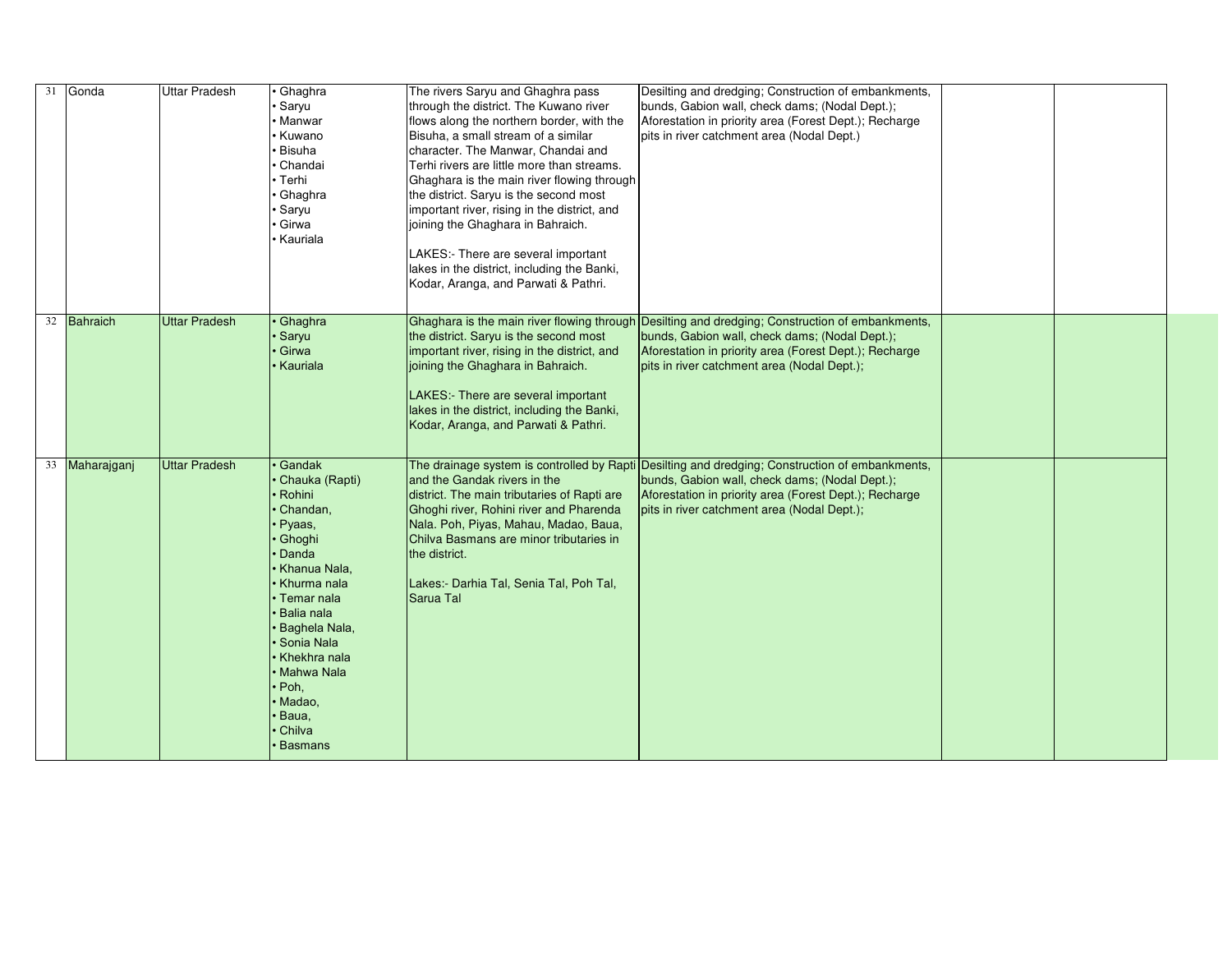|    | 34 Siddharth Nagar Uttar Pradesh |              | Rapti,<br><b>Budhi Rapti</b> ,<br>Aami<br>Banganga,<br>Parasi<br>Kuda<br>Ghoghi<br>Dano river | The main rivers of the District are- Rapti,<br>Budhi Rapti, Baan Ganga, Parasi,<br>Jamuaar, Tilaar, Phagihatwa, Paraasi,<br>Sotva, Ghorahi, Boodha and Dooiya.<br>LAKES:- Mahla, Marathi, Majholi, Siswa,<br>Bajaha, Pathra Taal, Lavad Taal, Sahari<br>Taal                                                                                                                           | Desilting and dredging; Construction of embankments,<br>bunds, Gabion wall, check dams; (Nodal Dept.);<br>Kooda, and Ghoongi. The main canals are Aforestation in priority area (Forest Dept.); Recharge<br>pits in river catchment area (Nodal Dept.)                                                   |                                                                                                                                            |                 |
|----|----------------------------------|--------------|-----------------------------------------------------------------------------------------------|----------------------------------------------------------------------------------------------------------------------------------------------------------------------------------------------------------------------------------------------------------------------------------------------------------------------------------------------------------------------------------------|----------------------------------------------------------------------------------------------------------------------------------------------------------------------------------------------------------------------------------------------------------------------------------------------------------|--------------------------------------------------------------------------------------------------------------------------------------------|-----------------|
| 35 | Araria                           | Bihar        | Kosi, Suwara, Kali                                                                            | Kosi-125 km - Beginning in Himalaya<br>Gosai Than, western part of Nepal.<br>Sawara-32 km<br>Origin: Ahmedpur Chaur of Araria Aurahi<br>Hingna.<br>Kali-23 Km                                                                                                                                                                                                                          | Desilting and dredging; Construction of embankments,<br>bunds, Gabion wall, check dams; (Nodal Dept.);<br>Aforestation in priority area (Forest Dept.); Recharge<br>pits in river catchment area (Nodal Dept.);                                                                                          |                                                                                                                                            |                 |
| 36 | Banka                            | Bihar        | Chanan, Champa                                                                                | Chanan-<br>Origin - Deoghar hill Jharkhand<br>Champa - 3 km, Origin - Amarpur block<br>(banka)                                                                                                                                                                                                                                                                                         | Desilting and dredging; Construction of embankments,<br>bunds, Gabion wall, check dams; (Nodal Dept.);<br>Aforestation in priority area (Forest Dept.); Recharge<br>pits in river catchment area (Nodal Dept.);                                                                                          |                                                                                                                                            |                 |
|    | 37 Bhagalpur                     | Bihar        | Chanan, Champa                                                                                | Ganga -51 km<br>Champa - 28 km Origin - Amarpur<br>block(banka)                                                                                                                                                                                                                                                                                                                        | Desilting and dredging; Construction of embankments,<br>bunds, Gabion wall, check dams; (Nodal Dept.);<br>Aforestation in priority area (Forest Dept.); Recharge<br>pits in river catchment area (Nodal Dept.); Continuing<br>works in sewerage projects.                                                | Interception and<br>Diversion and 45MLD<br>STP works in<br>Bhagalpur (under<br>Hybrid annuity based<br>PPP mode Namami<br>Gange Programme) | Tendering stage |
|    | 38 Buxar                         | <b>Bihar</b> | Ganga, Karmnasha, Thora<br>Bhagalpur -15 km                                                   | Ganga-<br>Karmnasha-25 Km<br>flows through the Indian states of Uttar<br>Pradesh and Bihar. Along the boundary<br>between Uttar Pradesh and Bihar it has<br>the districts of Sonbhadra, Chandauli,<br>Varanasi and Ghazipur on its left (UP<br>side); and the districts of Kaimur and<br>Buxar on its right (Bihar side).<br>Thora - 35 Km<br>Origin- Kaimur valley in Rohtas district | Desilting and dredging; Construction of embankments,<br>bunds, Gabion wall, check dams; (Nodal Dept.);<br>Aforestation in priority area (Forest Dept.); Recharge<br>It originates in Kaimur district of Bihar and Inits in river catchment area (Nodal Dept.); Continuing<br>works in sewerage projects. | Sewer Networks, SPS<br>and 16 MLD STP.<br>Development of Ghat.                                                                             | under progress  |
|    | 39 Darbhanga                     | <b>Bihar</b> | Darbhanga                                                                                     | Kamla , Bagmati                                                                                                                                                                                                                                                                                                                                                                        | Desilting and dredging; Construction of embankments,<br>bunds, Gabion wall, check dams; (Nodal Dept.);<br>Aforestation in priority area (Forest Dept.); Recharge<br>pits in river catchment area (Nodal Dept.);                                                                                          |                                                                                                                                            |                 |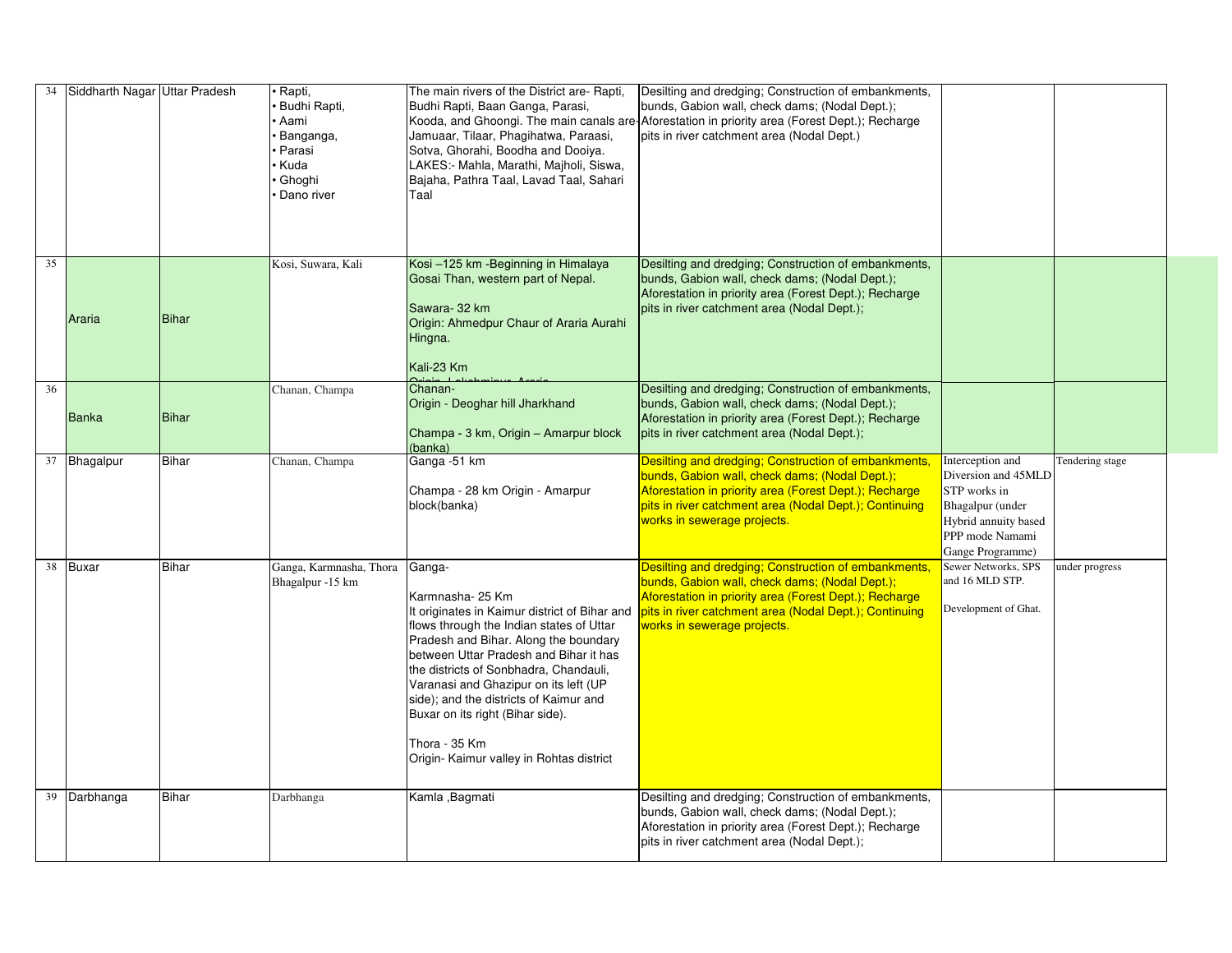|    | $40$ Gaya   | <b>Bihar</b> | Phalgu, Mohaane                        | Phalgu- 23 Km - 5 kms south of Gaya<br>(Two streams, Lilajan and Mohana,<br>originating from Korambe Pahar, a 767<br>meter high hill about 75 kilometers south<br>of Gaya, meet resulting in the river<br>Phalgu.)<br>Mohaane-18 Km                                                                                                                                                                                                                                                                                                                                            | Desilting and dredging; Construction of embankments,<br>bunds, Gabion wall, check dams; (Nodal Dept.);<br>Aforestation in priority area (Forest Dept.); Recharge<br>pits in river catchment area (Nodal Dept.);                                           |                                                                                                         |                 |  |
|----|-------------|--------------|----------------------------------------|--------------------------------------------------------------------------------------------------------------------------------------------------------------------------------------------------------------------------------------------------------------------------------------------------------------------------------------------------------------------------------------------------------------------------------------------------------------------------------------------------------------------------------------------------------------------------------|-----------------------------------------------------------------------------------------------------------------------------------------------------------------------------------------------------------------------------------------------------------|---------------------------------------------------------------------------------------------------------|-----------------|--|
| 41 | Katihar     | Bihar        | Mahananda, Ganga,<br>Kari, Saura, kosi | Mahananada-26 km<br>Origin- From the waterfall of Mahndi Ram<br>Hills of Darjeeling.<br>Kari-10 km<br>Kari Kosi is one of the two rivers flowing<br>through Purnea (city). It is the abandoned<br>channel of Kosi river which used to flow<br>from the center of Purnea. It joins Saura<br>river near Harda, Purnea which further<br>joins The Ganga river in Dilarpur, Katihar.<br>Kosi- 30 km<br>Sawara-16 Km,                                                                                                                                                               | Desilting and dredging; Construction of embankments,<br>bunds, Gabion wall, check dams; (Nodal Dept.);<br>Aforestation in priority area (Forest Dept.); Recharge<br>pits in river catchment area (Nodal Dept.);                                           |                                                                                                         |                 |  |
|    | 42 Khagaria | <b>Bihar</b> | Ganga, Kosi                            | Ganga -<br>Kosi-28 km<br>The river Kosi flows through the Khagaira<br>district. Its major tributaries are Tilyuga,<br>Chhamira, Kali, Tilawe, Bhenga, Mirchaiya,                                                                                                                                                                                                                                                                                                                                                                                                               | Desilting and dredging; Construction of embankments,<br>bunds, Gabion wall, check dams; (Nodal Dept.);<br>Aforestation in priority area (Forest Dept.); Recharge<br>pits in river catchment area (Nodal Dept.); Continuing<br>works in sewerage projects. | Interception and<br>Diversion and 4.5 MLD<br>STP works in Khagaria<br>(under Namami Gange<br>Programme) | Tendering stage |  |
| 43 | Kishanganj  | Bihar        | Mahananda, Ramjaan,<br>Kankaee         | Mahananda- 59 Km<br>Origin- From the waterfall of Mahndi Ram<br>Hills of Darjeeling.<br>Ramjaan-22 Km<br>Kankai- 53 Km<br>Kankai originates in the Mahabharat                                                                                                                                                                                                                                                                                                                                                                                                                  | Desilting and dredging; Construction of embankments,<br>bunds, Gabion wall, check dams; (Nodal Dept.);<br>Aforestation in priority area (Forest Dept.); Recharge<br>pits in river catchment area (Nodal Dept.);                                           |                                                                                                         |                 |  |
| 44 | Madhubani   | <b>Bihar</b> | Kamala and Bhutahi Balaan Kamala-70Km  | It enters Indian territory in Madhubani<br>district in Bihar, 3.5 kilometres (2.2 mi)<br>Kamala barrage has been constructed by<br>the State Government near Jainagar. It<br>joins the river Kareh (Bagmati) at<br>Badlaghat in Khagaria district and the<br>combined stream flows into the Koshi<br>Inearby. While one of its branches leads to<br>the Bagmati another leads to the Kosi.<br>Origin- Nepal Total length 328 km in which<br>208 in Nepal and the remaining 120 Km<br>Bhutani Balaan - 100 km<br>lin India<br>(Origin - Nepal), 48 km in Madhubani<br>dietriot. | Desilting and dredging; Construction of embankments,<br>bunds, Gabion wall, check dams; (Nodal Dept.);<br>Aforestation in priority area (Forest Dept.); Recharge<br> upstream of Jainagar. A barrage known as pits in river catchment area (Nodal Dept.); |                                                                                                         |                 |  |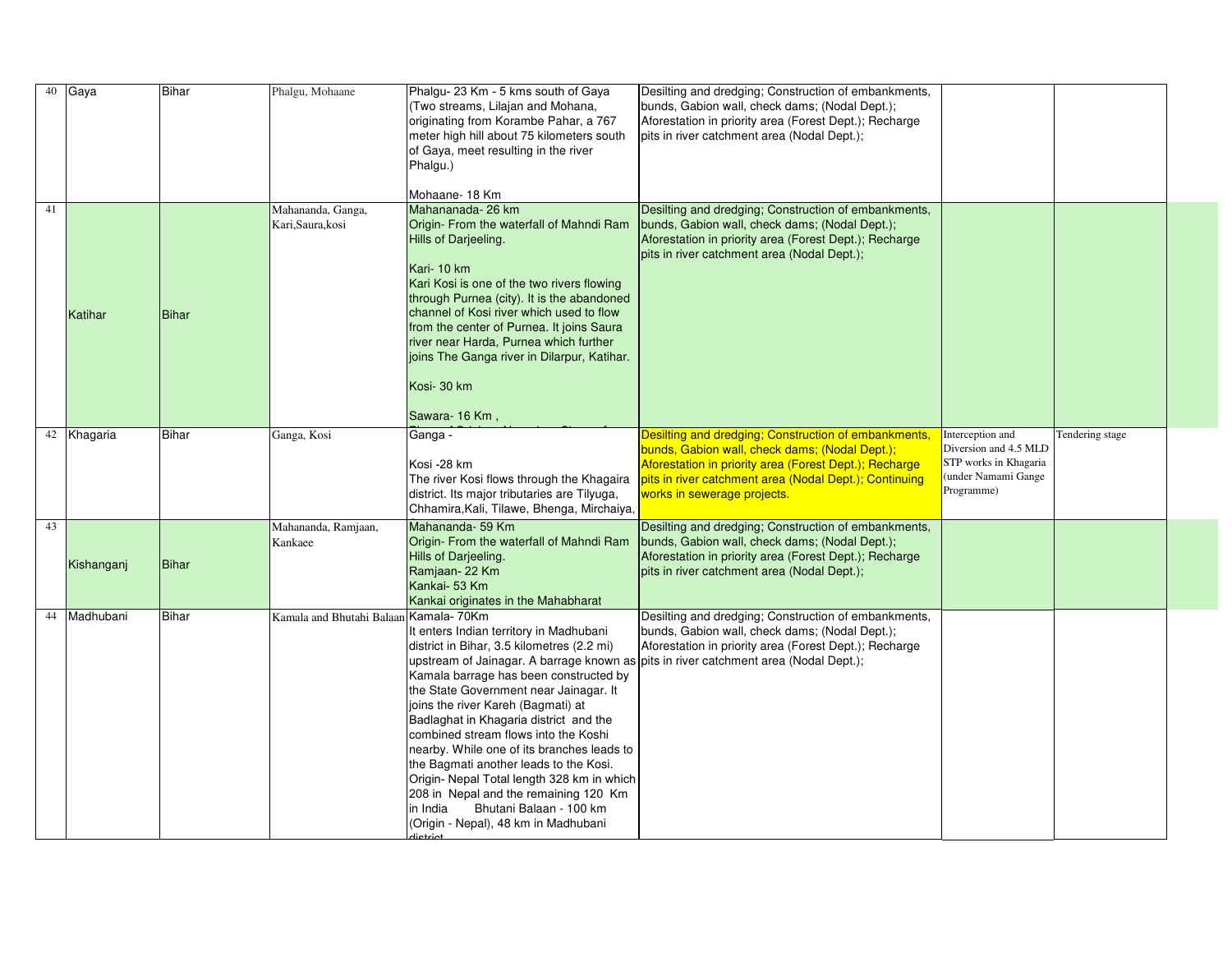|    | 45 Muzzafarpur            | <b>Bihar</b> | Baghmati, Lakhandei,<br>Burhi Budhi<br>Baya<br>Gandak,<br>river<br>Noon | Burhi Gandak- 32 km<br>Baghmati-80 km<br>Lakhandei- 60 km<br>Baya river- 50 km<br>Gandak- 70 km                                                                                                                                                                                                                                                                     | Desilting and dredging; Construction of embankments,<br>bunds, Gabion wall, check dams; (Nodal Dept.);<br>Aforestation in priority area (Forest Dept.); Recharge<br>pits in river catchment area (Nodal Dept.); | Development of Ghat |  |
|----|---------------------------|--------------|-------------------------------------------------------------------------|---------------------------------------------------------------------------------------------------------------------------------------------------------------------------------------------------------------------------------------------------------------------------------------------------------------------------------------------------------------------|-----------------------------------------------------------------------------------------------------------------------------------------------------------------------------------------------------------------|---------------------|--|
| 46 | Purba<br><b>Champaran</b> | <b>Bihar</b> | Budhi Gandak, Sikrahna,<br>Dhanauti, Imarti                             | Burhi Gandak- 57.8 Km,<br>Sikrahahna- 6 km,<br>Dhanauti- 80 km- An abandoned channel<br>of this river, called Dhanauti, has stopped<br>flowing because of silting up of its<br>off-take. Presently, this channel is a<br>sluggish drainage channel with many<br>loops before joining with river Sikrahna at<br>Pakridayal.                                          | Desilting and dredging; Construction of embankments,<br>bunds, Gabion wall, check dams; (Nodal Dept.);<br>Aforestation in priority area (Forest Dept.); Recharge<br>pits in river catchment area (Nodal Dept.); |                     |  |
| 47 | Paschim<br>Champaran      | <b>Bihar</b> | Burhi Gandak,<br>Dhanauti, Harha, Bansi                                 | Burhi Gandak- 35 Km<br>Origin- The Burhi Gandak originates from<br>Chautarwa Chaur near Bisambharpur in<br>the district of West Champaran in Bihar. It<br>initially flows through the East Champaran<br>district.<br>Harha- 40 km<br>Harha - Masan River system originates<br>from the Valmiki Forests and forms Burhi<br>Gandak River down south.<br>Bansi - 35 Km | Desilting and dredging; Construction of embankments,<br>bunds, Gabion wall, check dams; (Nodal Dept.);<br>Aforestation in priority area (Forest Dept.); Recharge<br>pits in river catchment area (Nodal Dept.); |                     |  |
| 48 | Purnea                    | <b>Bihar</b> | Kosi, Mahananda, Suwara                                                 | Kosi-48 km<br>Suwara-34 km                                                                                                                                                                                                                                                                                                                                          | Desilting and dredging; Construction of embankments,<br>bunds, Gabion wall, check dams; (Nodal Dept.);<br>Aforestation in priority area (Forest Dept.); Recharge<br>pits in river catchment area (Nodal Dept.); |                     |  |
|    | $\overline{49}$ Rohtas    | <b>Bihar</b> | Sone, Kaaw                                                              | Sone-57 km<br>Kaaw-138km                                                                                                                                                                                                                                                                                                                                            | Desilting and dredging; Construction of embankments,<br>bunds, Gabion wall, check dams; (Nodal Dept.);<br>Aforestation in priority area (Forest Dept.); Recharge<br>pits in river catchment area (Nodal Dept.); |                     |  |
| 50 | Saharsa                   | <b>Bihar</b> | Kosi                                                                    | Kosi-80 km                                                                                                                                                                                                                                                                                                                                                          | Desilting and dredging; Construction of embankments,<br>bunds, Gabion wall, check dams; (Nodal Dept.);<br>Aforestation in priority area (Forest Dept.); Recharge<br>pits in river catchment area (Nodal Dept.); |                     |  |
|    | 51 Samstipur              | <b>Bihar</b> | Budhi Gandak, Kamala,<br>Vaayaa, Baagmati, Noon,                        | Budhi Gandak- 70 km<br>Vaayaa- 50 km<br>Baagmati- 30 km<br>Noon-40km<br>Kamala-15km                                                                                                                                                                                                                                                                                 | Desilting and dredging; Construction of embankments,<br>bunds, Gabion wall, check dams; (Nodal Dept.);<br>Aforestation in priority area (Forest Dept.); Recharge<br>pits in river catchment area (Nodal Dept.); |                     |  |
|    | 52 Saran                  | <b>Bihar</b> | Ganga, Ghaghra, Gandak,<br>Mahi, Gandakee                               | Ghaghra-125 km<br>Maha Nadi -100 km                                                                                                                                                                                                                                                                                                                                 | Desilting and dredging; Construction of embankments,<br>bunds, Gabion wall, check dams; (Nodal Dept.);<br>Aforestation in priority area (Forest Dept.); Recharge<br>pits in river catchment area (Nodal Dept.); |                     |  |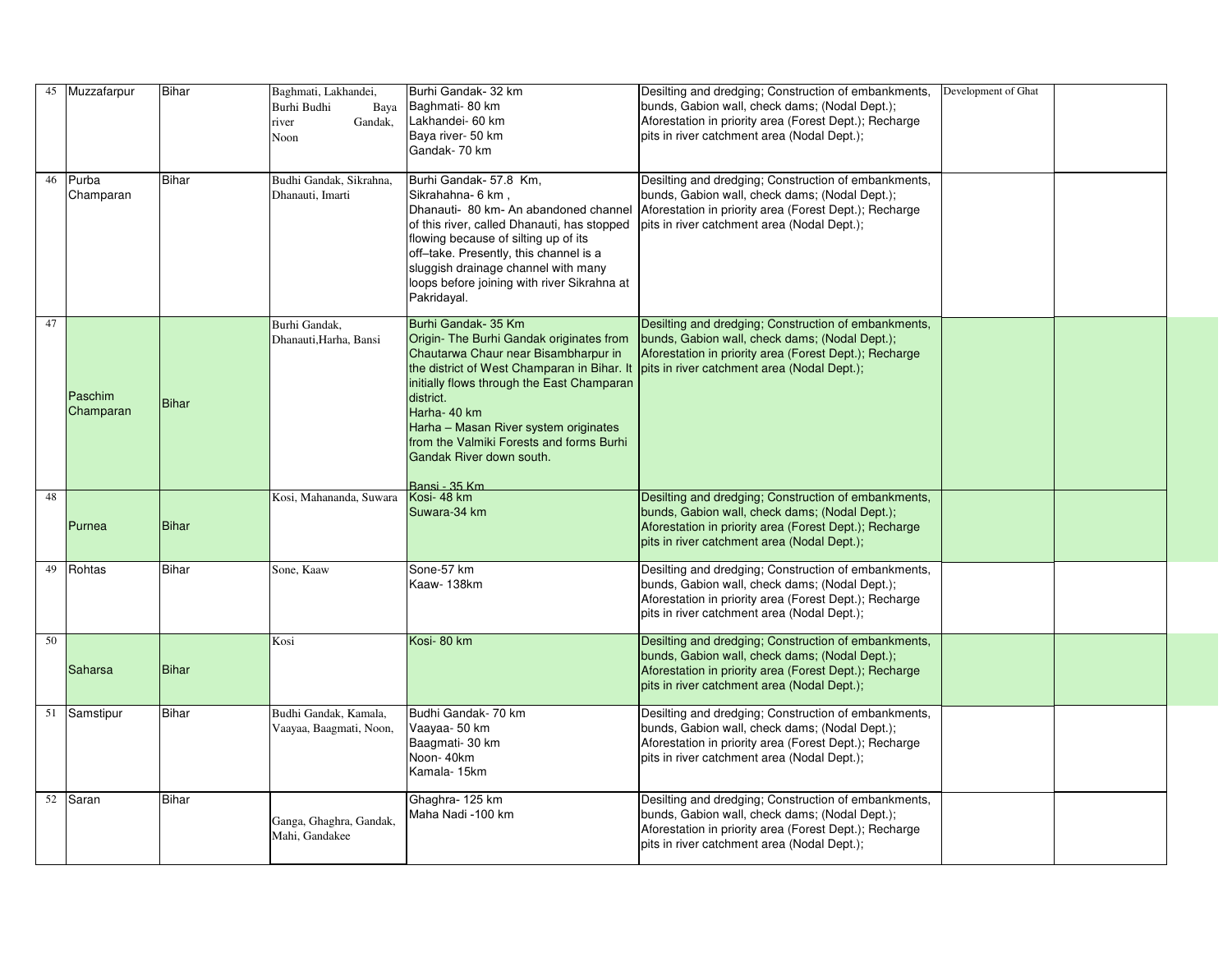| 53<br>54 | Siwan<br>Supaul   | <b>Bihar</b><br>Bihar | Daha, Jharhi<br>Kosi, Tilaawe                                                                                                               | Daha - 28 Km - Daha river joins the<br>Ghaghra river 48 km below Siwan to<br>Chapra town.<br>Jharhi - 35 Km - both are tributary of River<br>Ghagra<br>Kosi- 56 km - The river Kosi flows through<br>the western parts of the district and is<br>considered as the sorrow of not only this<br>district, but for whole of the Bihar state.                                        | Desilting and dredging; Construction of embankments,<br>bunds, Gabion wall, check dams; (Nodal Dept.);<br>Aforestation in priority area (Forest Dept.); Recharge<br>pits in river catchment area (Nodal Dept.);<br>Desilting and dredging; Construction of embankments,<br>bunds, Gabion wall, check dams; (Nodal Dept.);<br>Aforestation in priority area (Forest Dept.); Recharge<br>pits in river catchment area (Nodal Dept.); |  |  |
|----------|-------------------|-----------------------|---------------------------------------------------------------------------------------------------------------------------------------------|----------------------------------------------------------------------------------------------------------------------------------------------------------------------------------------------------------------------------------------------------------------------------------------------------------------------------------------------------------------------------------|------------------------------------------------------------------------------------------------------------------------------------------------------------------------------------------------------------------------------------------------------------------------------------------------------------------------------------------------------------------------------------------------------------------------------------|--|--|
|          |                   |                       |                                                                                                                                             | Tilyuga Chhaimra, Kali, Tilawe, Bhenga,<br>Mirchaiya, Sursar are the tributaries to it                                                                                                                                                                                                                                                                                           |                                                                                                                                                                                                                                                                                                                                                                                                                                    |  |  |
| 55       | Garhwa            | <b>Jharkhand</b>      | Dadaiya nadi<br>ii) Satbahini nadi<br>iii) Danro river<br>iv) Sarsatiya river,<br>v) Tahale river,<br>vi) Annaraj river,<br>vii) Urea river | Dadaiya, satbahini and Danro river<br>originates in Garhwa district and are<br>tributaries of North Koel river, within<br>district boundry.                                                                                                                                                                                                                                      | Desilting and dredging; Construction of embankments,<br>bunds, Gabion wall, check dams; (Nodal Dept.);<br>Aforestation in priority area (Forest Dept.); Recharge<br>pits in river catchment area (Nodal Dept.);                                                                                                                                                                                                                    |  |  |
| 56       | Giridih           | <b>Jharkhand</b>      | i) Igra nadi<br>ii) Bareto nadi<br>iii) Usri river<br>iv) Barakar river<br>v) Sakri river                                                   | All rivers originates in Giridih district and<br>are tributaries of Barsol river, within district<br>boundry.                                                                                                                                                                                                                                                                    | Desilting and dredging; Construction of embankments,<br>bunds, Gabion wall, check dams; (Nodal Dept.);<br>Aforestation in priority area (Forest Dept.); Recharge<br>pits in river catchment area (Nodal Dept.);                                                                                                                                                                                                                    |  |  |
| 57       | Godda             | <b>Jharkhand</b>      | i) Chir nadi<br>ii) Jalhara nadi<br>iii) Hurna nadi<br>iv) Kao river<br>v) Geura river                                                      | Originates in Godda district.<br>Jalhara and Hurna nadi merges into<br>Kajhia nadi                                                                                                                                                                                                                                                                                               | Desilting and dredging; Construction of embankments,<br>bunds, Gabion wall, check dams; (Nodal Dept.);<br>Aforestation in priority area (Forest Dept.); Recharge<br>pits in river catchment area (Nodal Dept.);                                                                                                                                                                                                                    |  |  |
| 58       | <b>Hazaribagh</b> | Jharkhand             | ) Taria nadi<br>ii) Pakwa nadi<br>liii) Siwane nadi<br>iv) Dulki nadi                                                                       | originates in Hazaribagh district.<br>Taria and Pakwa nadi merges into<br>Damodar while Siwane into Konar river,<br>within district boundry                                                                                                                                                                                                                                      | Desilting and dredging; Construction of embankments,<br>bunds, Gabion wall, check dams; (Nodal Dept.);<br>Aforestation in priority area (Forest Dept.); Recharge<br>pits in river catchment area (Nodal Dept.);                                                                                                                                                                                                                    |  |  |
| 59       | Palamu            | <b>Jharkhand</b>      | ) Jinjoi nadi<br>ii) Banki river<br>iii) Pandu river                                                                                        | Originates in Palamu district.<br>Pandu and Banki river merges into North<br>Koel, which forms boundry of the District.                                                                                                                                                                                                                                                          | Desilting and dredging; Construction of embankments,<br>bunds, Gabion wall, check dams; (Nodal Dept.);<br>Aforestation in priority area (Forest Dept.); Recharge<br>pits in river catchment area (Nodal Dept.);                                                                                                                                                                                                                    |  |  |
| 60       | Tikamgarh         | Madhya Pradesh        | Betwa - 590 km<br>Dhasan - 365 km<br>Jamni - 201 km<br>Bagri<br>Barua<br>Jamdhar<br>Dadhni<br>Ur - 119 km<br>Gorar<br>Jamuni                | The Dhasan River is a right bank tributary<br>of the Betwa River. The river originates in<br>Begumganj tehsil of Raisen district in<br>Madhya Pradesh state in central India.<br>Jamni - It is a main tributary of the Betwa<br><b>River and enters Lalitpur District near</b><br>Madanpur village and flows through<br>Taikamgarh district. It meets Betwa river<br>near Orchha | Desilting and dredging; Construction of embankments,<br>bunds, Gabion wall, check dams; (Nodal Dept.);<br>Aforestation in priority area (Forest Dept.); Recharge<br>pits in river catchment area (Nodal Dept.);                                                                                                                                                                                                                    |  |  |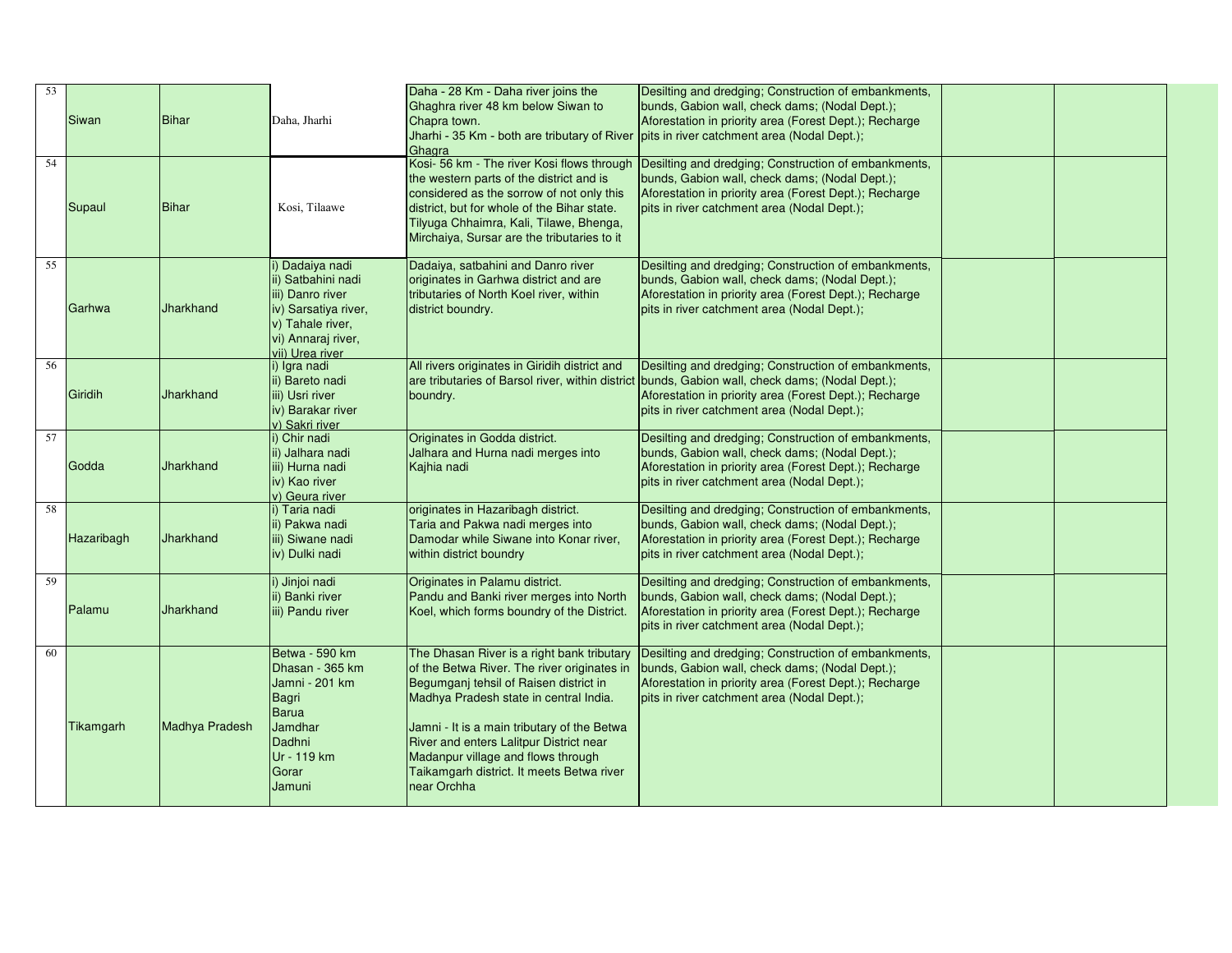| 61 | Satna        | Madhya Pradesh            | Son - 784 km<br>Tons - 264 km<br>Seranji<br>Barua<br><b>Beehar</b><br>Magardaha<br>Satna - 80 km<br>Simrawal<br>Asrawal<br><b>Mandakn</b> | The Tamsa/ Tons River is also known as<br>tons. Tons river origin is at Tama-kund in<br>the Kaimur Range<br>River passes through Satna and Rewa<br>district                                                                                                                                 | Desilting and dredging; Construction of embankments,<br>bunds, Gabion wall, check dams; (Nodal Dept.);<br>Aforestation in priority area (Forest Dept.); Recharge<br>pits in river catchment area (Nodal Dept.);                                               |  |
|----|--------------|---------------------------|-------------------------------------------------------------------------------------------------------------------------------------------|---------------------------------------------------------------------------------------------------------------------------------------------------------------------------------------------------------------------------------------------------------------------------------------------|---------------------------------------------------------------------------------------------------------------------------------------------------------------------------------------------------------------------------------------------------------------|--|
| 62 | <b>REWA</b>  | Madhya Pradesh            | Tons<br>Bihad<br>Chachai Falls<br>Mahana<br><b>Odah</b><br><b>Belah</b>                                                                   |                                                                                                                                                                                                                                                                                             | Desilting and dredging; Construction of embankments,<br>bunds, Gabion wall, check dams; (Nodal Dept.);<br>Aforestation in priority area (Forest Dept.); Recharge<br>pits in river catchment area (Nodal Dept.);                                               |  |
| 63 |              | CHHATARPUR Madhya Pradesh | Ken<br>Dhasan - 365 km<br><b>Raneh Falls</b>                                                                                              | The Dhasan emerges from just south of<br>the district and flows initially in the south<br>and then to the north. It also forms the<br>boundary with Jhansi district of Uttar<br>Pradesh.                                                                                                    | Desilting and dredging; Construction of embankments,<br>bunds, Gabion wall, check dams; (Nodal Dept.);<br>Aforestation in priority area (Forest Dept.); Recharge<br>pits in river catchment area (Nodal Dept.);                                               |  |
| 64 | <b>SAGAR</b> | Madhya Pradesh            | Sunar/Sonar - 250 km<br>Kaith<br>Dhasan - 365 km<br><b>Bina</b><br>Bewas<br>Kopra<br>Bamnar                                               |                                                                                                                                                                                                                                                                                             | Desilting and dredging; Construction of embankments,<br>bunds, Gabion wall, check dams; (Nodal Dept.);<br>Aforestation in priority area (Forest Dept.); Recharge<br>pits in river catchment area (Nodal Dept.);                                               |  |
| 65 | <b>PANNA</b> | Madhya Pradesh            | <b>Ken River</b><br>Bearma<br>Sonar<br>Patne<br>Baghain<br>Mirhasan<br>Simardha<br>Ranj Nadi.<br><b>Byarma</b>                            |                                                                                                                                                                                                                                                                                             | Desilting and dredging; Construction of embankments,<br>bunds, Gabion wall, check dams; (Nodal Dept.);<br>Aforestation in priority area (Forest Dept.); Recharge<br>pits in river catchment area (Nodal Dept.);                                               |  |
| 66 | <b>BHIND</b> | Madhya Pradesh            | Sindh<br>Pahuj<br>Kunwari<br>Chambal<br>Vaisali<br>Asad                                                                                   | Pahuj- Length of river in district is 30 kms<br>Kunwari - Length of river in district is 85<br><b>Ikms</b><br>Chambal - Length of river in district is 46.3<br><u>lkms</u><br>Vaisali - Length of river in district is 57<br>$\mathsf{kms}$<br>Asad - Length of river in district is 85 kms | Sindh - Length of river in district is 64 kms Desilting and dredging; Construction of embankments,<br>bunds, Gabion wall, check dams; (Nodal Dept.);<br>Aforestation in priority area (Forest Dept.); Recharge<br>pits in river catchment area (Nodal Dept.); |  |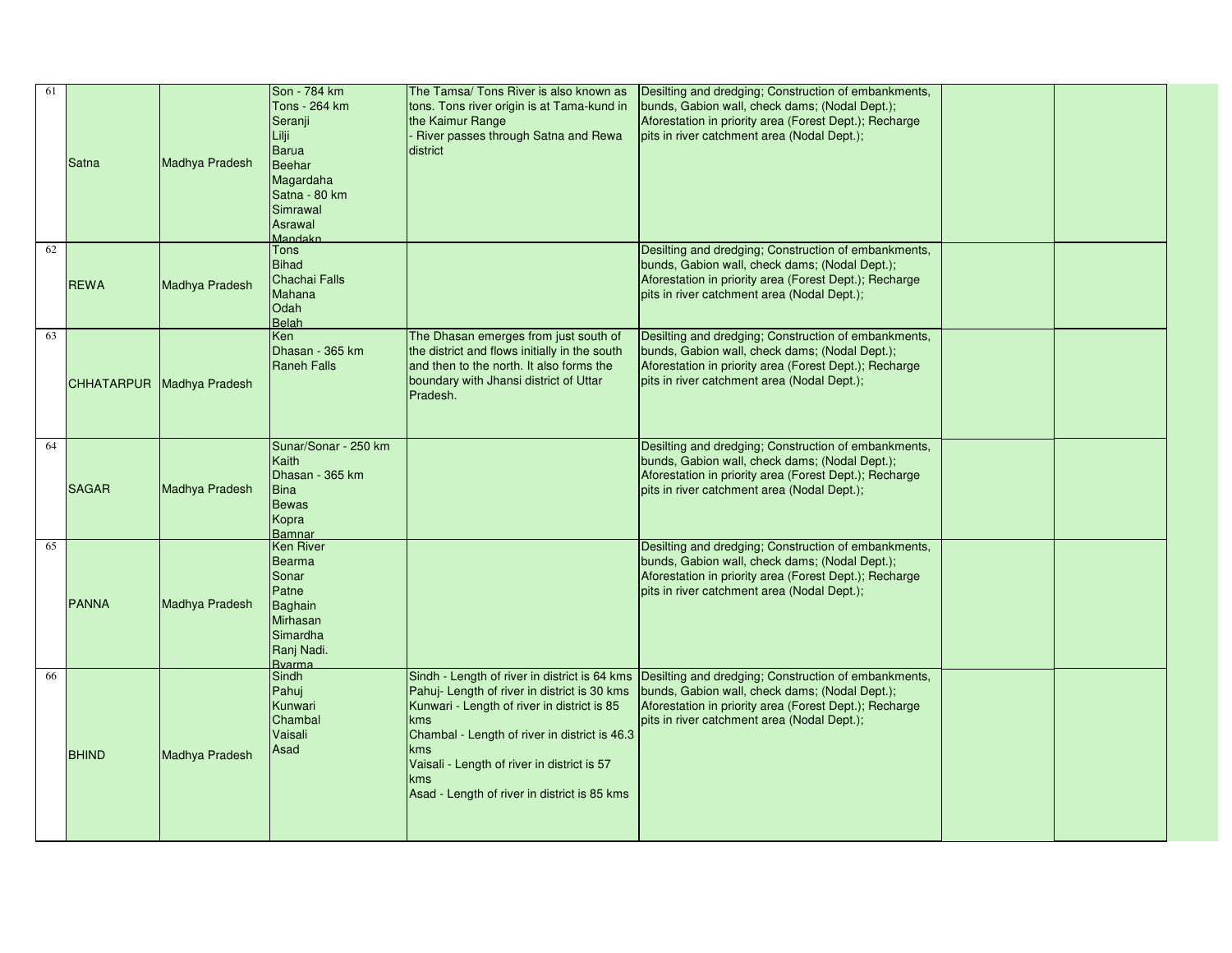|                |              | Kotma                            |                                                                                                                                                                                                                                                                                                                                                                                                                                                                                                                                                                                                                                                                                        | Desilting and dredging; Construction of embankments,                                                                                                                                                                                                                                                                                                                                                                                                                                                                                                                                                           |                                                                                                                                                                                                                                                                                                                                                                       |  |
|----------------|--------------|----------------------------------|----------------------------------------------------------------------------------------------------------------------------------------------------------------------------------------------------------------------------------------------------------------------------------------------------------------------------------------------------------------------------------------------------------------------------------------------------------------------------------------------------------------------------------------------------------------------------------------------------------------------------------------------------------------------------------------|----------------------------------------------------------------------------------------------------------------------------------------------------------------------------------------------------------------------------------------------------------------------------------------------------------------------------------------------------------------------------------------------------------------------------------------------------------------------------------------------------------------------------------------------------------------------------------------------------------------|-----------------------------------------------------------------------------------------------------------------------------------------------------------------------------------------------------------------------------------------------------------------------------------------------------------------------------------------------------------------------|--|
|                |              |                                  |                                                                                                                                                                                                                                                                                                                                                                                                                                                                                                                                                                                                                                                                                        |                                                                                                                                                                                                                                                                                                                                                                                                                                                                                                                                                                                                                |                                                                                                                                                                                                                                                                                                                                                                       |  |
| <b>SHAHDOL</b> |              |                                  |                                                                                                                                                                                                                                                                                                                                                                                                                                                                                                                                                                                                                                                                                        |                                                                                                                                                                                                                                                                                                                                                                                                                                                                                                                                                                                                                |                                                                                                                                                                                                                                                                                                                                                                       |  |
|                |              |                                  |                                                                                                                                                                                                                                                                                                                                                                                                                                                                                                                                                                                                                                                                                        |                                                                                                                                                                                                                                                                                                                                                                                                                                                                                                                                                                                                                |                                                                                                                                                                                                                                                                                                                                                                       |  |
|                |              |                                  |                                                                                                                                                                                                                                                                                                                                                                                                                                                                                                                                                                                                                                                                                        |                                                                                                                                                                                                                                                                                                                                                                                                                                                                                                                                                                                                                |                                                                                                                                                                                                                                                                                                                                                                       |  |
|                |              |                                  |                                                                                                                                                                                                                                                                                                                                                                                                                                                                                                                                                                                                                                                                                        |                                                                                                                                                                                                                                                                                                                                                                                                                                                                                                                                                                                                                |                                                                                                                                                                                                                                                                                                                                                                       |  |
|                |              |                                  |                                                                                                                                                                                                                                                                                                                                                                                                                                                                                                                                                                                                                                                                                        |                                                                                                                                                                                                                                                                                                                                                                                                                                                                                                                                                                                                                |                                                                                                                                                                                                                                                                                                                                                                       |  |
|                |              |                                  |                                                                                                                                                                                                                                                                                                                                                                                                                                                                                                                                                                                                                                                                                        |                                                                                                                                                                                                                                                                                                                                                                                                                                                                                                                                                                                                                |                                                                                                                                                                                                                                                                                                                                                                       |  |
|                |              |                                  |                                                                                                                                                                                                                                                                                                                                                                                                                                                                                                                                                                                                                                                                                        |                                                                                                                                                                                                                                                                                                                                                                                                                                                                                                                                                                                                                |                                                                                                                                                                                                                                                                                                                                                                       |  |
|                |              |                                  |                                                                                                                                                                                                                                                                                                                                                                                                                                                                                                                                                                                                                                                                                        |                                                                                                                                                                                                                                                                                                                                                                                                                                                                                                                                                                                                                |                                                                                                                                                                                                                                                                                                                                                                       |  |
|                |              |                                  |                                                                                                                                                                                                                                                                                                                                                                                                                                                                                                                                                                                                                                                                                        |                                                                                                                                                                                                                                                                                                                                                                                                                                                                                                                                                                                                                |                                                                                                                                                                                                                                                                                                                                                                       |  |
|                |              |                                  |                                                                                                                                                                                                                                                                                                                                                                                                                                                                                                                                                                                                                                                                                        |                                                                                                                                                                                                                                                                                                                                                                                                                                                                                                                                                                                                                |                                                                                                                                                                                                                                                                                                                                                                       |  |
|                |              |                                  |                                                                                                                                                                                                                                                                                                                                                                                                                                                                                                                                                                                                                                                                                        |                                                                                                                                                                                                                                                                                                                                                                                                                                                                                                                                                                                                                |                                                                                                                                                                                                                                                                                                                                                                       |  |
|                |              | <b>Odari</b>                     |                                                                                                                                                                                                                                                                                                                                                                                                                                                                                                                                                                                                                                                                                        |                                                                                                                                                                                                                                                                                                                                                                                                                                                                                                                                                                                                                |                                                                                                                                                                                                                                                                                                                                                                       |  |
|                |              | Samdbin                          |                                                                                                                                                                                                                                                                                                                                                                                                                                                                                                                                                                                                                                                                                        |                                                                                                                                                                                                                                                                                                                                                                                                                                                                                                                                                                                                                |                                                                                                                                                                                                                                                                                                                                                                       |  |
|                |              |                                  |                                                                                                                                                                                                                                                                                                                                                                                                                                                                                                                                                                                                                                                                                        |                                                                                                                                                                                                                                                                                                                                                                                                                                                                                                                                                                                                                |                                                                                                                                                                                                                                                                                                                                                                       |  |
|                |              | Umdar                            |                                                                                                                                                                                                                                                                                                                                                                                                                                                                                                                                                                                                                                                                                        | bunds, Gabion wall, check dams; (Nodal Dept.);                                                                                                                                                                                                                                                                                                                                                                                                                                                                                                                                                                 |                                                                                                                                                                                                                                                                                                                                                                       |  |
|                |              | Tons River - 345 kms             |                                                                                                                                                                                                                                                                                                                                                                                                                                                                                                                                                                                                                                                                                        |                                                                                                                                                                                                                                                                                                                                                                                                                                                                                                                                                                                                                |                                                                                                                                                                                                                                                                                                                                                                       |  |
|                |              |                                  |                                                                                                                                                                                                                                                                                                                                                                                                                                                                                                                                                                                                                                                                                        |                                                                                                                                                                                                                                                                                                                                                                                                                                                                                                                                                                                                                |                                                                                                                                                                                                                                                                                                                                                                       |  |
|                |              |                                  |                                                                                                                                                                                                                                                                                                                                                                                                                                                                                                                                                                                                                                                                                        |                                                                                                                                                                                                                                                                                                                                                                                                                                                                                                                                                                                                                |                                                                                                                                                                                                                                                                                                                                                                       |  |
|                |              |                                  |                                                                                                                                                                                                                                                                                                                                                                                                                                                                                                                                                                                                                                                                                        |                                                                                                                                                                                                                                                                                                                                                                                                                                                                                                                                                                                                                |                                                                                                                                                                                                                                                                                                                                                                       |  |
|                |              |                                  |                                                                                                                                                                                                                                                                                                                                                                                                                                                                                                                                                                                                                                                                                        |                                                                                                                                                                                                                                                                                                                                                                                                                                                                                                                                                                                                                |                                                                                                                                                                                                                                                                                                                                                                       |  |
|                |              |                                  |                                                                                                                                                                                                                                                                                                                                                                                                                                                                                                                                                                                                                                                                                        |                                                                                                                                                                                                                                                                                                                                                                                                                                                                                                                                                                                                                |                                                                                                                                                                                                                                                                                                                                                                       |  |
|                |              |                                  |                                                                                                                                                                                                                                                                                                                                                                                                                                                                                                                                                                                                                                                                                        |                                                                                                                                                                                                                                                                                                                                                                                                                                                                                                                                                                                                                |                                                                                                                                                                                                                                                                                                                                                                       |  |
|                |              |                                  |                                                                                                                                                                                                                                                                                                                                                                                                                                                                                                                                                                                                                                                                                        |                                                                                                                                                                                                                                                                                                                                                                                                                                                                                                                                                                                                                |                                                                                                                                                                                                                                                                                                                                                                       |  |
|                |              |                                  |                                                                                                                                                                                                                                                                                                                                                                                                                                                                                                                                                                                                                                                                                        |                                                                                                                                                                                                                                                                                                                                                                                                                                                                                                                                                                                                                |                                                                                                                                                                                                                                                                                                                                                                       |  |
|                |              |                                  |                                                                                                                                                                                                                                                                                                                                                                                                                                                                                                                                                                                                                                                                                        |                                                                                                                                                                                                                                                                                                                                                                                                                                                                                                                                                                                                                |                                                                                                                                                                                                                                                                                                                                                                       |  |
|                |              |                                  |                                                                                                                                                                                                                                                                                                                                                                                                                                                                                                                                                                                                                                                                                        |                                                                                                                                                                                                                                                                                                                                                                                                                                                                                                                                                                                                                |                                                                                                                                                                                                                                                                                                                                                                       |  |
|                |              |                                  |                                                                                                                                                                                                                                                                                                                                                                                                                                                                                                                                                                                                                                                                                        |                                                                                                                                                                                                                                                                                                                                                                                                                                                                                                                                                                                                                |                                                                                                                                                                                                                                                                                                                                                                       |  |
|                |              |                                  |                                                                                                                                                                                                                                                                                                                                                                                                                                                                                                                                                                                                                                                                                        |                                                                                                                                                                                                                                                                                                                                                                                                                                                                                                                                                                                                                |                                                                                                                                                                                                                                                                                                                                                                       |  |
|                |              |                                  |                                                                                                                                                                                                                                                                                                                                                                                                                                                                                                                                                                                                                                                                                        |                                                                                                                                                                                                                                                                                                                                                                                                                                                                                                                                                                                                                |                                                                                                                                                                                                                                                                                                                                                                       |  |
|                |              |                                  |                                                                                                                                                                                                                                                                                                                                                                                                                                                                                                                                                                                                                                                                                        |                                                                                                                                                                                                                                                                                                                                                                                                                                                                                                                                                                                                                |                                                                                                                                                                                                                                                                                                                                                                       |  |
|                |              |                                  |                                                                                                                                                                                                                                                                                                                                                                                                                                                                                                                                                                                                                                                                                        |                                                                                                                                                                                                                                                                                                                                                                                                                                                                                                                                                                                                                |                                                                                                                                                                                                                                                                                                                                                                       |  |
|                |              |                                  |                                                                                                                                                                                                                                                                                                                                                                                                                                                                                                                                                                                                                                                                                        |                                                                                                                                                                                                                                                                                                                                                                                                                                                                                                                                                                                                                |                                                                                                                                                                                                                                                                                                                                                                       |  |
|                |              |                                  |                                                                                                                                                                                                                                                                                                                                                                                                                                                                                                                                                                                                                                                                                        |                                                                                                                                                                                                                                                                                                                                                                                                                                                                                                                                                                                                                |                                                                                                                                                                                                                                                                                                                                                                       |  |
|                |              |                                  |                                                                                                                                                                                                                                                                                                                                                                                                                                                                                                                                                                                                                                                                                        |                                                                                                                                                                                                                                                                                                                                                                                                                                                                                                                                                                                                                |                                                                                                                                                                                                                                                                                                                                                                       |  |
|                |              |                                  |                                                                                                                                                                                                                                                                                                                                                                                                                                                                                                                                                                                                                                                                                        |                                                                                                                                                                                                                                                                                                                                                                                                                                                                                                                                                                                                                |                                                                                                                                                                                                                                                                                                                                                                       |  |
|                |              |                                  |                                                                                                                                                                                                                                                                                                                                                                                                                                                                                                                                                                                                                                                                                        |                                                                                                                                                                                                                                                                                                                                                                                                                                                                                                                                                                                                                |                                                                                                                                                                                                                                                                                                                                                                       |  |
|                |              |                                  |                                                                                                                                                                                                                                                                                                                                                                                                                                                                                                                                                                                                                                                                                        |                                                                                                                                                                                                                                                                                                                                                                                                                                                                                                                                                                                                                |                                                                                                                                                                                                                                                                                                                                                                       |  |
|                |              | Kundaha Nala - 18 kms            |                                                                                                                                                                                                                                                                                                                                                                                                                                                                                                                                                                                                                                                                                        |                                                                                                                                                                                                                                                                                                                                                                                                                                                                                                                                                                                                                |                                                                                                                                                                                                                                                                                                                                                                       |  |
|                |              |                                  |                                                                                                                                                                                                                                                                                                                                                                                                                                                                                                                                                                                                                                                                                        |                                                                                                                                                                                                                                                                                                                                                                                                                                                                                                                                                                                                                |                                                                                                                                                                                                                                                                                                                                                                       |  |
|                |              |                                  |                                                                                                                                                                                                                                                                                                                                                                                                                                                                                                                                                                                                                                                                                        |                                                                                                                                                                                                                                                                                                                                                                                                                                                                                                                                                                                                                |                                                                                                                                                                                                                                                                                                                                                                       |  |
|                |              |                                  |                                                                                                                                                                                                                                                                                                                                                                                                                                                                                                                                                                                                                                                                                        |                                                                                                                                                                                                                                                                                                                                                                                                                                                                                                                                                                                                                |                                                                                                                                                                                                                                                                                                                                                                       |  |
|                |              |                                  |                                                                                                                                                                                                                                                                                                                                                                                                                                                                                                                                                                                                                                                                                        |                                                                                                                                                                                                                                                                                                                                                                                                                                                                                                                                                                                                                |                                                                                                                                                                                                                                                                                                                                                                       |  |
|                | <b>KATNI</b> | Madhya Pradesh<br>Madhya Pradesh | Mudna<br>Gortara Lake<br>Jamui Lake<br>Son<br>Tipan<br><b>Chandas</b><br><b>Bakan</b><br>Banas<br>Jhanapar<br>Kormar<br>Rampa<br>Chhoti Mahanadi<br>Mahanadi - 238 kms<br>Katni River - 112 kms<br>Aloni river - 68 kms<br>Gochhat Nala - 58 kms<br>Niwar Nala - 48 kms<br>Sumrar Nala - 45 kms<br>Ghursru Nala - 44 kms<br>Tirri Nala - 42 kms<br>Bhimar Nala - 34 kms<br>Baghne Nala - 31 kms<br>Andhiari Nala - 29 kms<br>Jirgiri Nala - 28 kms<br>Baseta Nala - 28 kms<br>Kevlari Nala- 27 kms<br>Bahul Nala-25 kms<br>Bhaul Nala-25 kms<br>Buraina Nala-22 kms<br>Amari Nala - 21 kms<br>Jamunaha Nala-18 kms<br>Basa Nala - 16 kms<br>Bilha Nala - 14 kms<br>Mariyadwa Nala - 10 | Katni district falls under two river basins<br>i.e. Ganga & partly in Narmda basin.<br>About 82% area of the district is drained<br>by the Ganga basin. The Chhoti<br>Mahanadi, Katni & Ken rivers are the<br>major rivers of this basin. Ken River flows<br>towards north and confluences with<br>Yamuna River. Katni River flow easterly &<br>confluences with Chhoti Mahanadi near<br>Hantola village of Chhoti Mahanadi takes<br>turn towards east & ultimately confluence<br>with Son river of Ganga basin.<br>The river Katni originates in the Katni<br>this region to Piprod and Mawai in the<br>West. | bunds, Gabion wall, check dams; (Nodal Dept.);<br>Aforestation in priority area (Forest Dept.); Recharge<br>pits in river catchment area (Nodal Dept.);<br>Desilting and dredging; Construction of embankments,<br>Aforestation in priority area (Forest Dept.); Recharge<br>pits in river catchment area (Nodal Dept.);<br>District of Madhya Pradesh and flows from |  |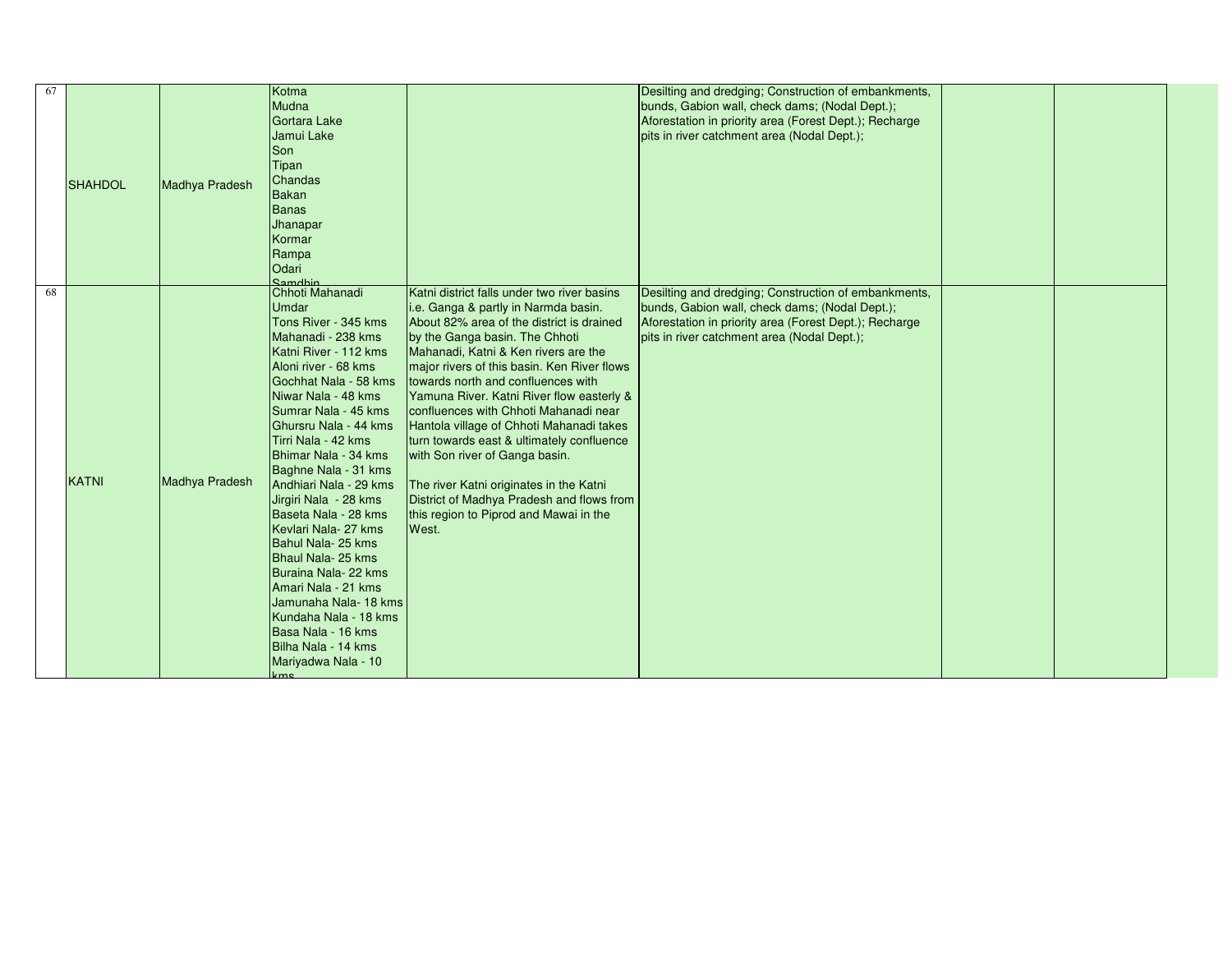| 69 | <b>SHIVPURI</b> | Madhya Pradesh | Manki Nala - 30 kms<br>Gunjari Nala - 30kms<br>Kasna Nala - 28 kms<br>Bau Nadi - 23 kms<br>Kela Nala - 22 kms<br>Solma Nala - 22 kms<br>Jamka Khoh - 21 kms<br>Sauder Nala - 21 kms<br>Badhai Nadi - 21 kms<br>Bairari Nadi -17 kms<br>Koyal Nadi - 17 kms<br>sinduri Nala -15 kms<br>Jhamka Khoh -13 kms<br>Govarda Nadi -13 kms<br>Kotra Khoh -12 kms<br>Am Khoh -12 kms<br>Bhutan Ka Nala - 12<br><b>kms</b><br>Kheer Nala - 9 kms                                                                                                                                                                                                                                          | River Kuno is a major river in the western<br>parts. The district falls in the Yamuna<br>basin. The district can be divided into four<br>sub basins.                                                                                                                                                                                                                                                                                                                                                       | Desilting and dredging; Construction of embankments,<br>bunds, Gabion wall, check dams; (Nodal Dept.);<br>Aforestation in priority area (Forest Dept.); Recharge<br>pits in river catchment area (Nodal Dept.); |  |  |
|----|-----------------|----------------|--------------------------------------------------------------------------------------------------------------------------------------------------------------------------------------------------------------------------------------------------------------------------------------------------------------------------------------------------------------------------------------------------------------------------------------------------------------------------------------------------------------------------------------------------------------------------------------------------------------------------------------------------------------------------------|------------------------------------------------------------------------------------------------------------------------------------------------------------------------------------------------------------------------------------------------------------------------------------------------------------------------------------------------------------------------------------------------------------------------------------------------------------------------------------------------------------|-----------------------------------------------------------------------------------------------------------------------------------------------------------------------------------------------------------------|--|--|
| 70 | <b>SIDHI</b>    | Madhya Pradesh | Khor pela A kmo<br>Kuno River – 211kms<br>Bilas Ndi - 79 kms<br>Barni Nadi - 77 kms<br>Renpi Nadi - 62 kms<br>Indar Nadi - 59 kms<br>Jor Nala - 44 kms<br>Asarh Nadi - 43 kms<br>Bilrai Nala - 38 kms<br>Khendia Nala - 35 kms<br>Barua Nadi - 34 kms<br>Ajit Khoh - 32 kms<br>Son River - 840 kms<br>Gopad River. - 260 kms<br>Mahan River - 86 kms<br>Bichia Nadi - 81 kms<br>Mahanadi river - 71 kms<br>Mawai Nadi - 51 kms<br>Marhawal Nala - 40 kms<br>Sengari Nala - 36 kms<br>Biniao Nala - 36 kms<br>Lerar Nala - 34 kms<br>Naua Nala - 29 kms<br>Deonar Nala - 28 kms<br>Odari Nala - 26 kms<br>Barchar Nala - 26 kms<br>Niyorar Nala - 25 kms<br>Satha Nala - 24 kms | . In the district four major river and<br>numerous streams, nalas originating from<br>central and southern high lands and<br>discharging their water to either one of<br>these four major river. In the district some<br>river flowing from west to east in the<br>northern part of the district.<br>•The Gopad River flows in the central part<br>of the area from south to north and the<br>Rihand River in the south eastern part of<br>the district flowing from south west to<br>north east district. | Desilting and dredging; Construction of embankments,<br>bunds, Gabion wall, check dams; (Nodal Dept.);<br>Aforestation in priority area (Forest Dept.); Recharge<br>pits in river catchment area (Nodal Dept.); |  |  |